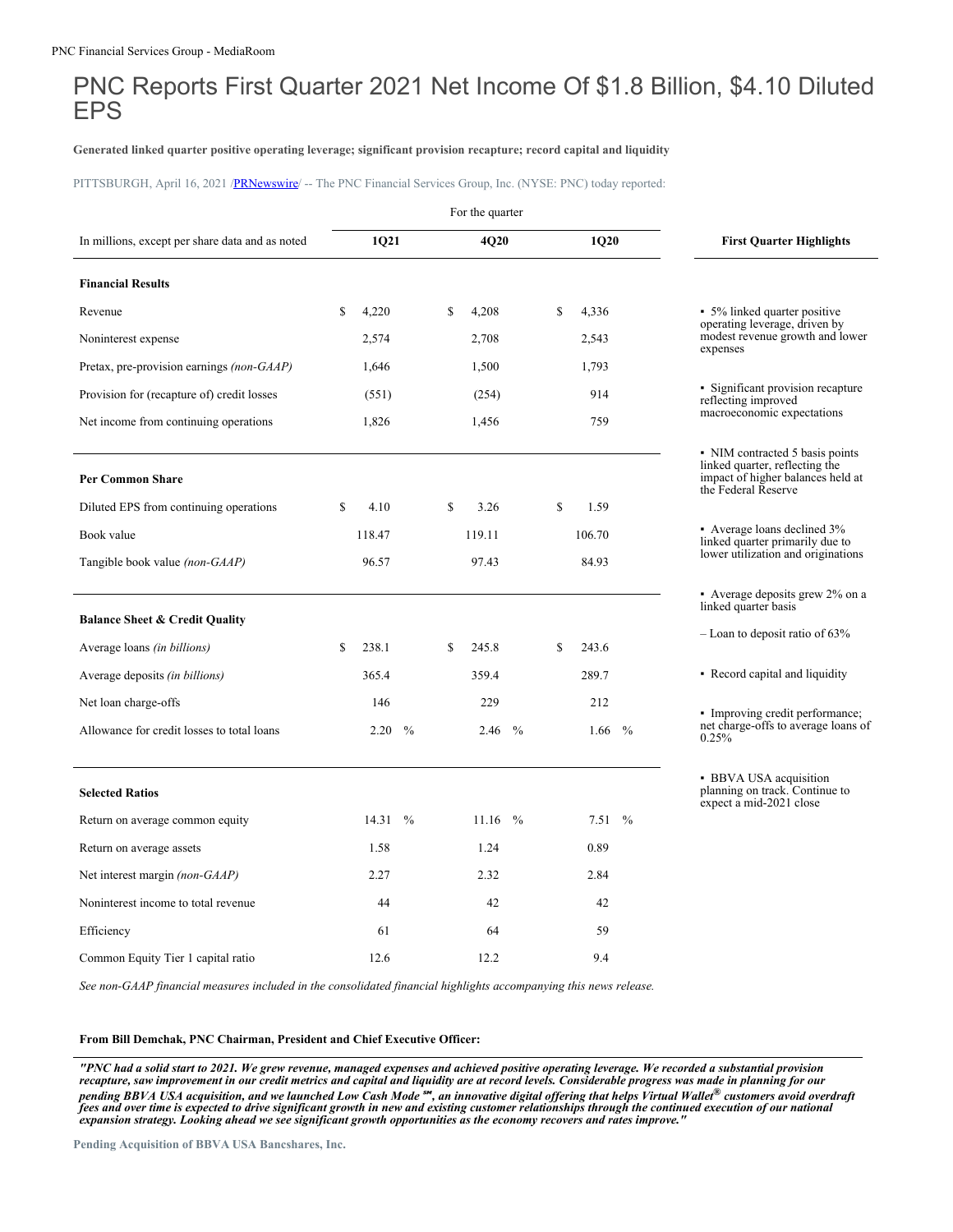On November 16, 2020 PNC announced a definitive agreement to acquire BBVA USA Bancshares, Inc., including its U.S. banking subsidiary BBVA USA, from the Spanish financial group BBVA S.A. for a fixed purchase price of \$11.6 billion in cash. BBVA USA operates over 600 branches in Texas, Alabama, Arizona, California, Florida, Colorado and New Mexico. The transaction is expected to close in mid-2021 and will increase PNC's total assets by an estimated \$102 billion, creating the fifth largest bank by assets and a PNC presence in 29 of the 30 largest markets in the U.S.

#### **Income Statement Highlights**

*First quarter 2021 compared with fourth quarter 2020*

- Net income of \$1.8 billion increased \$370 million, or 25%, reflecting the impact of a substantial provision recapture.
- Total revenue of \$4.2 billion increased \$12 million.
- Net interest income of \$2.3 billion decreased \$76 million, or 3%, resulting from a decrease in loans outstanding, two fewer days in the first quarter and lower securities yields.
- Net interest margin of 2.27% decreased 5 basis points reflecting the impact of higher balances held with the Federal Reserve Bank.
- Noninterest income of \$1.9 billion increased \$88 million, or 5%.
	- Fee income of \$1.4 billion decreased \$102 million, or 7%, primarily driven by lower corporate service fees resulting from elevated merger and acquisition advisory fees in the fourth quarter.
	- Other noninterest income of \$483 million increased \$190 million, or 65%, and included higher private equity revenue as well as elevated underwriting related revenue.

Noninterest expense of \$2.6 billion decreased \$134 million, or 5%, due to disciplined expense management, seasonality and the impact of asset impairments recognized in the fourth quarter.

Provision recapture was \$551 million in the first quarter driven by improvements in macroeconomic factors and lower loans outstanding. The provision recapture for the fourth quarter was \$254 million.

• The effective tax rate was 16.9% for the first quarter and 17.0% for the fourth quarter.

## **Balance Sheet Highlights**

*First quarter 2021 compared with fourth quarter 2020, or March 31, 2021 compared with December 31, 2020*

- Average loans decreased \$7.7 billion, or 3%, to \$238.1 billion.
	- Average commercial loans of \$164.9 billion declined \$5.4 billion, or 3%, primarily due to lower average balances in PNC's real estate business, including seasonal declines in multifamily agency warehouse lending of \$1.9 billion, and PNC's corporate banking business reflecting both lower utilization of loan commitments and a decline in originations.
	- Average consumer loans of \$73.2 billion decreased \$2.3 billion, or 3%, reflecting lower home equity, auto, credit card and residential mortgage.

Loans at March 31, 2021 declined \$4.9 billion, or 2%, to \$237.0 billion. Commercial loans decreased \$2.7 billion, or 2%, and consumer loans decreased \$2.2 billion, or 3%.

- Credit quality performance:
	- Overall delinquencies decreased \$217 million, or 16%, to \$1.1 billion at March 31, 2021.
	- Nonperforming assets decreased \$158 million, or 7%, to \$2.2 billion at March 31, 2021.
	- Net loan charge-offs decreased \$83 million to \$146 million, primarily due to lower commercial loan net charge-offs.
	- The allowance for credit losses to total loans was 2.20% at March 31, 2021 compared with 2.46% at December 31, 2020.
- Average deposits increased \$6.0 billion, or 2%, to \$365.4 billion due to growth in consumer deposits driven by government stimulus payments, partially offset by seasonally lower commercial deposits.
	- Deposits at March 31, 2021 increased \$9.8 billion, or 3%, to \$375.1 billion.
- Average investment securities increased \$0.7 billion, or 1%, to \$86.4 billion.
	- Investment securities at March 31, 2021 increased \$9.5 billion, or 11%, to \$98.3 billion resulting from accelerated purchase activity near the end of the first quarter as the interest rate environment improved.
- Average balances held with the Federal Reserve Bank of \$85.2 billion increased \$9.1 billion due to liquidity from deposit growth and lower loan balances. Federal Reserve Bank balances at March 31, 2021 increased \$0.9 billion to \$85.8 billion.
- PNC maintained strong capital and liquidity positions.
	- On April 1, 2021, the PNC board of directors declared a quarterly cash dividend on common stock of \$1.15 per share payable on May 5, 2021.
	- The Basel III common equity Tier 1 capital ratio was an estimated 12.6% at March 31, 2021 and 12.2% at December 31, 2020.
	- The Liquidity Coverage Ratio at March 31, 2021 for both PNC and PNC Bank, N.A. exceeded the regulatory minimum requirement.

### **Earnings Summary**

| In millions, except per share data               |    | 1Q21  |    | 4020  | 1Q20 |
|--------------------------------------------------|----|-------|----|-------|------|
| Net income                                       | S. | 1,826 | S. | 1,456 | 915  |
| Net income attributable to diluted common shares | S. | 1,750 | S. | 1,387 | 839  |
| Diluted earnings per common share                | S  | 4.10  | S. | 3.26  | 1.95 |
| Average diluted common shares outstanding        |    | 426   |    | 426   | 430  |
| Cash dividends declared per common share         | S  | 1.15  | S. | 1.15  | 1.15 |

In the second quarter of 2020 PNC divested its entire 22.4% equity investment in BlackRock, Inc. Net proceeds from the sale were\$14.2 billion. For the first quarter of 2020, BlackRock's historical results are reported as discontinued operations.

The Consolidated Financial Highlights accompanying this news release include additional information regarding reconciliations of non-GAAP financial measures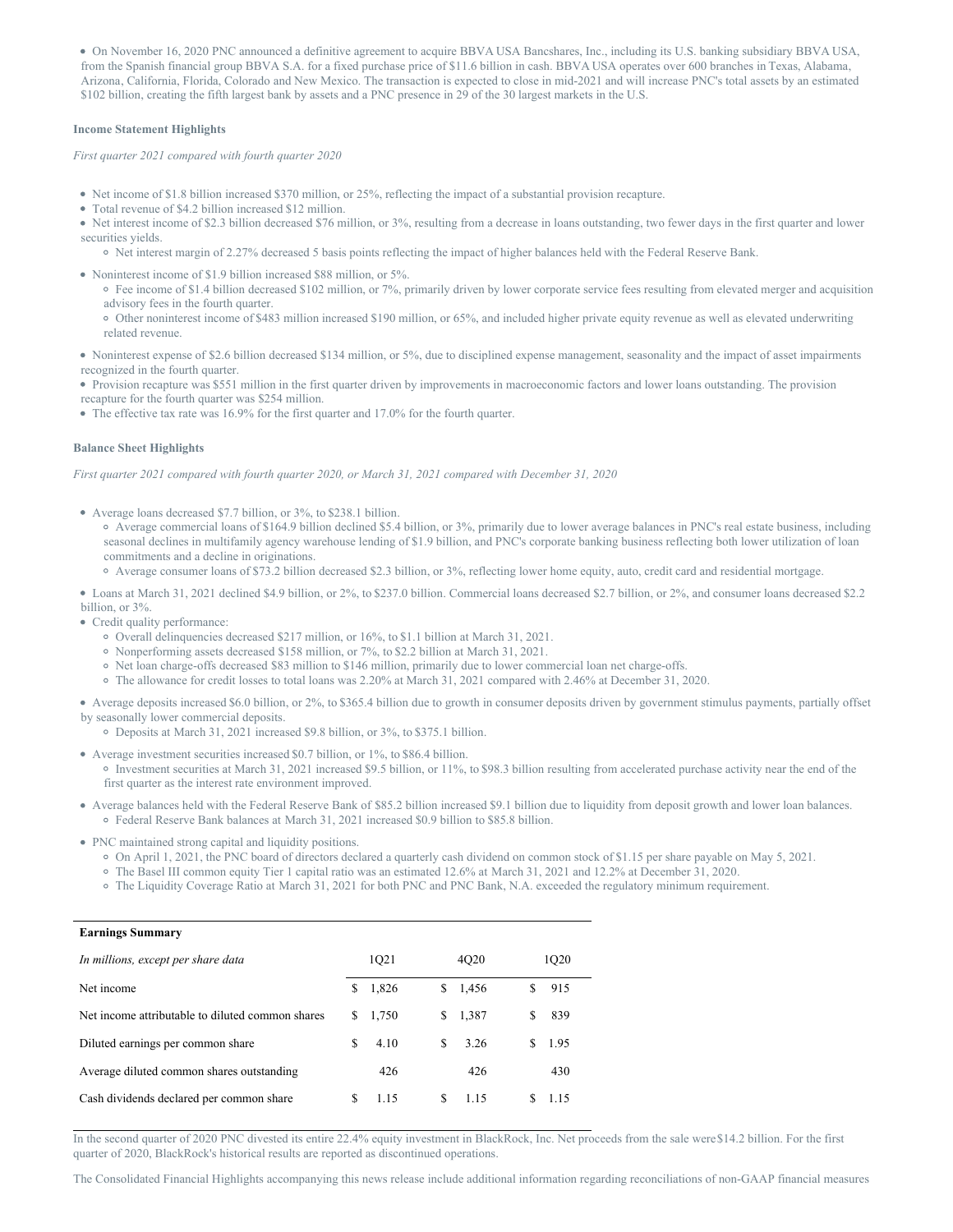to reported (GAAP) amounts. This information supplements results as reported in accordance with GAAP and should not be viewed in isolation from, or as a substitute for, GAAP results. Fee income, a non-GAAP financial measure, refers to noninterest income in the following categories: asset management, consumer services, corporate services, residential mortgage and service charges on deposits. Information in this news release, including the financial tables, is unaudited.

# **CONSOLIDATED REVENUE REVIEW**

| Revenue             |   |       |    |       |    |       |           | Change            |         | Change        |
|---------------------|---|-------|----|-------|----|-------|-----------|-------------------|---------|---------------|
|                     |   |       |    |       |    |       | $1021$ vs |                   | 1021 vs |               |
| In millions         |   | 1Q21  |    | 4Q20  |    | 1Q20  |           | 4O <sub>2</sub> 0 |         | 1Q20          |
| Net interest income | S | 2.348 | S  | 2,424 | \$ | 2,511 | (3)       | $\%$              | (6)     | $\%$          |
| Noninterest income  |   | 1.872 |    | 1,784 |    | 1,825 | 5.        | $\frac{0}{0}$     | 3       | $\frac{0}{0}$ |
| Total revenue       | S | 4,220 | \$ | 4,208 | S  | 4,336 |           |                   | (3)     | $\%$          |

Total revenue for the first quarter of 2021 increased \$12 million compared with the fourth quarter of 2020 as higher noninterest income more than offset a decrease in net interest income. In comparison with the first quarter of 2020, total revenue decreased \$116 million due to lower net interest income.

Net interest income of \$2.3 billion for the first quarter of 2021 decreased \$76 million compared to the fourth quarter resulting from a decrease in loans outstanding, two fewer days in the first quarter and lower securities yields; partially offset by higher loan yields, a decline in deposit rates and lower borrowings balances. In comparison with the first quarter of 2020, net interest income decreased \$163 million due to lower yields on earning assets partially offset by lower rates on deposits, higher average earning assets and a decline in borrowing costs and balances.

The net interest margin declined to 2.27% for the first quarter of 2021 from 2.32% in the fourth quarter and 2.84% in the first quarter of 2020. In both comparisons the decrease reflected higher balances held with the Federal Reserve Bank. Compared with the first quarter of 2020, the decrease also resulted from lower yields on securities and loans, partially offset by lower rates on deposits.

| <b>Noninterest Income</b>   |      |       |    |       |    |       | Change    |               | Change    |                 |
|-----------------------------|------|-------|----|-------|----|-------|-----------|---------------|-----------|-----------------|
|                             |      |       |    |       |    |       | $1Q21$ vs |               | $1Q21$ vs |                 |
| In millions                 | 1Q21 |       |    | 4Q20  |    | 1Q20  |           | 4Q20          |           | 1Q20            |
| Asset management            | S    | 226   | \$ | 221   | S  | 201   | 2         | $\frac{0}{0}$ | 12        | $\frac{0}{0}$   |
| Consumer services           |      | 384   |    | 387   |    | 377   | (1)       | $\%$          |           | $2 \frac{9}{6}$ |
| Corporate services          |      | 555   |    | 650   |    | 526   | (15)      | $\%$          | 6         | $\frac{0}{0}$   |
| Residential mortgage        |      | 105   |    | 99    |    | 210   | 6         | $\%$          | (50)      | $\frac{0}{0}$   |
| Service charges on deposits |      | 119   |    | 134   |    | 168   | (11)      | $\%$          | (29)      | $\frac{0}{0}$   |
| Other                       |      | 483   |    | 293   |    | 343   | 65        | $^{0}/_{0}$   | 41        | $\frac{0}{0}$   |
|                             | \$   | 1,872 | \$ | 1,784 | \$ | 1,825 | 5         | $\%$          | 3         | $\frac{0}{0}$   |

Noninterest income for the first quarter of 2021 increased \$88 million compared with the fourth quarter. Asset management revenue increased \$5 million as a result of higher average equity markets. Consumer services decreased \$3 million, as higher brokerage fees were more than offset by seasonally lower activity. Corporate services decreased \$95 million primarily due to elevated fourth quarter merger and acquisition advisory fees. Residential mortgage revenue increased \$6 million driven by higher results from residential mortgage servicing rights valuation, net of economic hedge. Service charges on deposits decreased \$15 million due to lower transaction volumes, reflecting seasonality and higher average customer account balances as a result of government stimulus payments. Other noninterest income increased \$190 million and included higher private equity revenue, primarily related to the reversal of negative valuation adjustments recognized during 2020, as well as elevated underwriting related revenue. In addition, the fourth quarter included a negative Visa Class B derivative fair value adjustment of \$173 million compared to a positive adjustment of \$17 million in the first quarter.

Noninterest income for the first quarter of 2021 increased \$47 million compared with the first quarter of 2020. Asset management revenue increased \$25 million as a result of higher average equity markets. Consumer services increased \$7 million reflecting higher brokerage fees. Corporate services increased \$29 million primarily due to higher revenue from commercial mortgage servicing activities, loan commitment fees and treasury management product revenue. Residential mortgage revenue decreased \$105 million primarily driven by an elevated first quarter 2020 benefit from residential mortgage servicing rights valuation, net of economic hedge. Service charges on deposits decreased \$49 million and included lower transaction volumes. Other noninterest income increased \$140 million primarily due to higher private equity revenue and capital markets-related revenue, partially offset by lower net securities gains.

#### **CONSOLIDATED EXPENSE REVIEW**

| <b>Noninterest Expense</b> |    |       |             |   |                   | Change    |                  | Change  |               |
|----------------------------|----|-------|-------------|---|-------------------|-----------|------------------|---------|---------------|
|                            |    |       |             |   |                   | $1021$ vs |                  | 1021 vs |               |
| In millions                |    | 1Q21  | 4Q20        |   | 1O <sub>2</sub> 0 |           | 4Q <sub>20</sub> |         | 1Q20          |
| Personnel                  | S. | 1,477 | \$<br>1,521 | S | 1,369             | (3)       | $\%$             | 8       | $\frac{0}{0}$ |
| Occupancy                  |    | 215   | 215         |   | 207               | __        |                  | 4       | $\frac{0}{0}$ |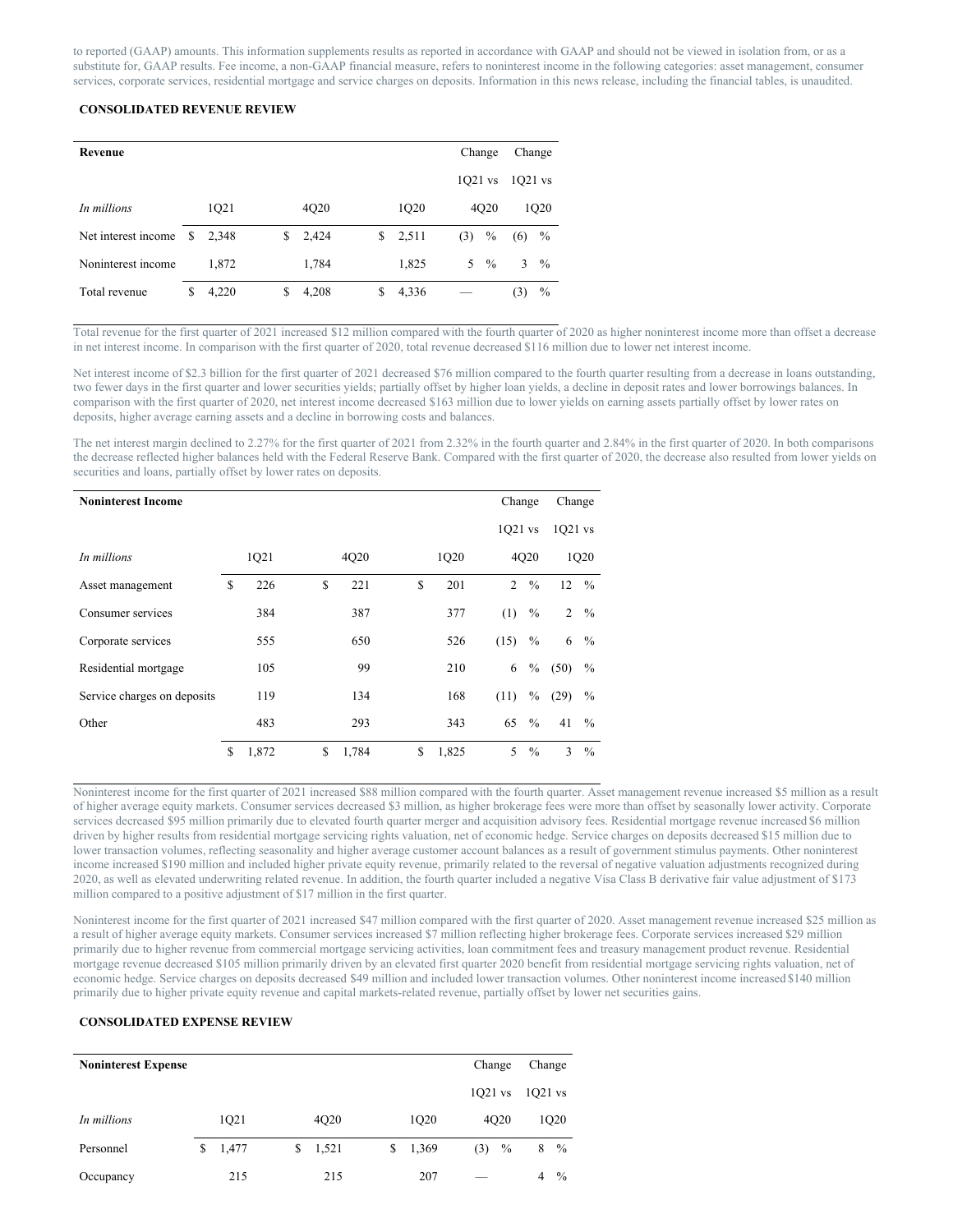| Equipment | 293     | 296     | 287                   | $(1)$ % |      | $2 \frac{9}{6}$   |               |
|-----------|---------|---------|-----------------------|---------|------|-------------------|---------------|
| Marketing | 45      | 64      | 58                    |         |      | $(30)$ % $(22)$   | $\frac{0}{0}$ |
| Other     | 544     | 612     | 622                   |         |      | $(11)$ % $(13)$ % |               |
|           | \$2,574 | \$2,708 | $\frac{1}{2}$ , 2,543 | (5)     | $\%$ |                   | $\frac{0}{0}$ |

Noninterest expense for the first quarter of 2021 decreased \$134 million compared with the fourth quarter. Personnel expense decreased \$44 million due to two fewer days in the quarter and seasonally lower medical benefits expense. Marketing decreased \$19 million reflecting a seasonal decline in activity. Other expense decreased \$68 million due to PNC's continued focus on expense management, seasonality and the impact of asset impairments recognized in the fourth quarter.

Noninterest expense for the first quarter of 2021 increased \$31 million compared with the first quarter of 2020 due to higher deferred compensation, partially offset by lower costs associated with business travel and marketing activity.

The effective tax rate was 16.9% for the first quarter of 2021, 17.0% for the fourth quarter of 2020 and 13.7% for the first quarter of 2020.

# **CONSOLIDATED BALANCE SHEET REVIEW**

Average total assets were \$468.2 billion in the first quarter of 2021 compared with \$465.0 billion in the fourth quarter of 2020 and \$412.4 billion in the first quarter of 2020. Total assets were \$474.4 billion at March 31, 2021, \$466.7 billion at December 31, 2020 and \$445.5 billion at March 31, 2020. Balance sheet growth in the first quarter of 2021 resulted from higher balances maintained with the Federal Reserve Bank and investment securities, driven by increased deposits in all comparisons.

| Loans              |    |       |   |       |    |       | Change    |               | Change    |               |
|--------------------|----|-------|---|-------|----|-------|-----------|---------------|-----------|---------------|
|                    |    |       |   |       |    |       | $1Q21$ vs |               | $1Q21$ vs |               |
| In billions        |    | 1Q21  |   | 4Q20  |    | 1Q20  |           | 4Q20          |           | 1Q20          |
| Average            |    |       |   |       |    |       |           |               |           |               |
| Commercial         | \$ | 164.9 | S | 170.3 | \$ | 164.1 | (3)       | $\frac{0}{0}$ | 1         | $\%$          |
| Consumer           |    | 73.2  |   | 75.5  |    | 79.5  | (3)       | $\%$          | (8)       | $\frac{0}{0}$ |
| Average loans \$   |    | 238.1 | S | 245.8 | S  | 243.6 | (3)       | $\%$          | (2)       | $\frac{0}{0}$ |
| Quarter end        |    |       |   |       |    |       |           |               |           |               |
| Commercial         | S  | 164.5 | S | 167.2 | S  | 184.7 | (2)       | $\%$          | (11)      | $\frac{0}{0}$ |
| Consumer           |    | 72.5  |   | 74.7  |    | 79.9  | (3)       | $\%$          | (9)       | $\frac{0}{0}$ |
| <b>Total</b> loans | S  | 237.0 | S | 241.9 | S  | 264.6 | (2)       | $\%$          | (10)      | $\frac{0}{0}$ |

Average loans for the first quarter of 2021 decreased \$7.7 billion compared with the fourth quarter. Average commercial loans declined \$5.4 billion due to lower average balances in PNC's real estate business, including seasonal declines in multifamily agency warehouse lending of \$1.9 billion. The decline in average commercial loans was also impacted by lower utilization of loan commitments and lower originations in PNC's corporate banking business. Average consumer loans decreased \$2.3 billion reflecting lower home equity, auto, credit card and residential mortgage loans.

Total loans at March 31, 2021 decreased \$4.9 billion compared with December 31, 2020 reflecting a decline in commercial loans of \$2.7 billion and lower consumer loans of \$2.2 billion. At March 31, 2021 PNC had \$14.0 billion of PPP loans outstanding, \$10.1 billion from the first round and \$3.9 billion from the second round. PPP loans outstanding at December 31, 2020 were \$12.0 billion.

Average and period-end loans for the first quarter of 2021 decreased \$5.5 billion and \$27.6 billion compared with the first quarter of 2020, respectively. The decrease in average loans was due to lower consumer lending, partially offset by higher commercial loans. The decrease in period-end loans was driven by lower commercial and consumer lending, primarily reflecting higher utilization of loan commitments by commercial customers at the end of the first quarter of 2020.

| <b>Investment Securities</b> |    |      |                  |    |                   |    | Change          |   | Change        |
|------------------------------|----|------|------------------|----|-------------------|----|-----------------|---|---------------|
|                              |    |      |                  |    |                   |    | $1Q21$ vs       |   | $1021$ vs     |
| In billions                  |    | 1Q21 | 4Q <sub>20</sub> |    | 1O <sub>2</sub> 0 |    | 4020            |   | 1020          |
| Average                      | S. | 86.4 | \$85.7           | S. | 84.4              |    | $1 \frac{0}{0}$ | 2 | $\frac{0}{0}$ |
| Quarter end                  | S. | 98.3 | \$<br>88.8       | \$ | 90.5              | 11 | $\%$            | 9 | $\%$          |

Average investment securities for the first quarter of 2021 increased \$0.7 billion and period-end balances increased \$9.5 billion compared with the fourth quarter, resulting from accelerated purchase activity near the end of the first quarter as the interest rate environment improved. Purchase activity was primarily focused on U.S. Treasury and government agency securities as well as agency residential mortgage-backed securities.

First quarter 2021 average and period-end investment securities increased \$2.0 billion and \$7.8 billion, respectively, compared with the first quarter of 2020. Net unrealized gains on available for sale securities were \$2.0 billion at March 31, 2021, \$3.2 billion at December 31, 2020 and \$2.9 billion at March 31, 2020.

Average balances held with the Federal Reserve Bank of \$85.2 billion in the first quarter of 2021 increased from \$76.1 billion in the fourth quarter reflecting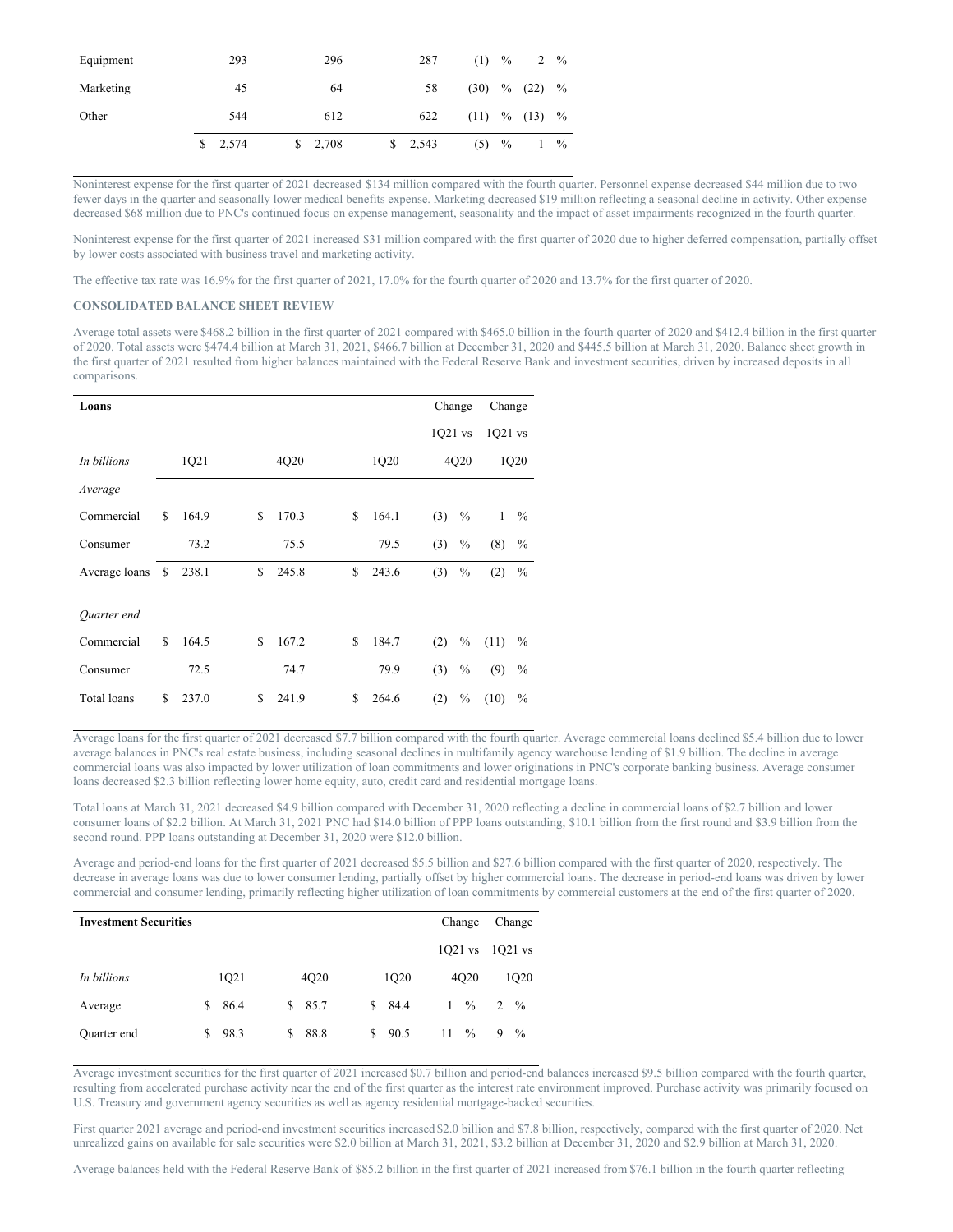deposit growth and lower loan balances. Federal Reserve Bank balances at March 31, 2021 of \$85.8 billion increased from \$84.9 billion at December 31, 2020. Average balances held with the Federal Reserve Bank increased \$67.9 billion from \$17.3 billion in the first quarter of 2020 primarily due to higher deposits. Federal Reserve Bank balances were \$19.6 billion at March 31, 2020.

| <b>Deposits</b>     |   |       |     |       |     |       |                | Change        |           | Change        |
|---------------------|---|-------|-----|-------|-----|-------|----------------|---------------|-----------|---------------|
|                     |   |       |     |       |     |       |                | $1Q21$ vs     | $1Q21$ vs |               |
| In billions         |   | 1Q21  |     | 4Q20  |     | 1Q20  |                | 4Q20          |           | 1Q20          |
| Average             |   |       |     |       |     |       |                |               |           |               |
| Noninterest-bearing | S | 113.3 | S   | 109.9 | \$. | 74.4  | 3              | $\frac{0}{0}$ | 52        | $\frac{0}{0}$ |
| Interest-bearing    |   | 252.1 |     | 249.5 |     | 215.3 | 1              | $\frac{0}{0}$ | 17        | $\frac{0}{0}$ |
| Average deposits    | S | 365.4 | \$  | 359.4 | \$  | 289.7 | $\overline{2}$ | $\frac{0}{0}$ | 26        | $\frac{0}{0}$ |
| Quarter end         |   |       |     |       |     |       |                |               |           |               |
| Noninterest-bearing | S | 120.7 | S   | 112.6 | \$  | 81.6  | 7              | $\%$          | 48        | $\frac{0}{0}$ |
| Interest-bearing    |   | 254.4 |     | 252.7 |     | 223.6 | 1              | $\frac{0}{0}$ | 14        | $\frac{0}{0}$ |
| Total deposits      | S | 375.1 | \$. | 365.3 | \$. | 305.2 | 3              | $\frac{0}{0}$ | 23        | $\frac{0}{0}$ |

Average deposits for the first quarter of 2021 increased \$6.0 billion compared with the fourth quarter and deposits at March 31, 2021 increased \$9.8 billion compared with December 31, 2020. In both comparisons the increase was due to growth in consumer deposits primarily driven by government stimulus payments. Compared with the fourth quarter of 2020 the increase in average deposits was partially offset by seasonal declines in commercial deposits. First quarter 2021 average and period-end deposits increased \$75.7 billion and \$69.9 billion, respectively, compared with first quarter 2020 as a result of overall growth in commercial and consumer liquidity.

| <b>Borrowed Funds</b> |              |      |   |      |            | Change    |                  | Change    |                   |
|-----------------------|--------------|------|---|------|------------|-----------|------------------|-----------|-------------------|
|                       |              |      |   |      |            | $1021$ vs |                  | $1021$ vs |                   |
| In billions           | 4Q20<br>1Q21 |      |   |      | 1Q20       |           | 4Q <sub>20</sub> |           | 1O <sub>2</sub> 0 |
| Average               | S            | 35.2 | S | 38.2 | \$57.2     | (8)       | $\%$             | (38)      | $\frac{0}{0}$     |
| Quarter end           | S            | 33.0 | S | 37.2 | \$<br>73.4 | (11)      | $\%$             | (55)      | $\%$              |

Average and period-end borrowed funds for the first quarter of 2021 decreased \$3.0 billion and \$4.2 billion, respectively, compared with the fourth quarter due to lower Federal Home Loan Bank borrowings as well as lower bank notes and senior debt. Average borrowed funds for the first quarter of 2021 declined \$22.0 billion compared with the first quarter of 2020 and period-end borrowed funds decreased \$40.4 billion compared with March 31, 2020.

| Capital                                          |                |               |               |
|--------------------------------------------------|----------------|---------------|---------------|
|                                                  | *<br>3/31/2021 | 12/31/2020    | 3/31/2020     |
| Common shareholders' equity                      | 50.3           | 50.5          | 45.3          |
| In billions                                      | S              | S             | S.            |
| Basel III common equity Tier 1 capital ratio     | $\frac{0}{0}$  | $\frac{0}{0}$ | $\frac{0}{0}$ |
|                                                  | 12.6           | 12.2          | 9.4           |
| Basel III common equity Tier 1 fully implemented | $\frac{0}{0}$  | $\frac{0}{0}$ | $\frac{0}{0}$ |
| capital ratio                                    | 12.3           | 11.8          | 9.2           |

*\* Ratios estimated*

PNC maintained a strong capital position. Common shareholders' equity at March 31, 2021 decreased \$0.2 billion over December 31, 2020 as higher first quarter net income was more than offset by a decrease in accumulated other comprehensive income, reflecting the impact of higher rates on net unrealized securities gains, and dividends paid during the first quarter.

In the first quarter of 2021, PNC returned capital to shareholders through dividends on common shares of \$0.5 billion. During the first quarter, PNC refrained from repurchasing shares and will continue to do so for the remainder of the period leading up to the close of our pending BBVA USA transaction. Following the close, PNC expects to resume repurchases in the second half of 2021.

On April 1, 2021, the PNC board of directors declared a quarterly cash dividend on common stock payable on May 5, 2021 of \$1.15 per share.

For information regarding PNC's Basel III capital ratios, see Capital Ratios in the Consolidated Financial Highlights. The 2019 Tailoring Rules became effective for PNC as of January 1, 2020. PNC elected a five-year transition provision effective March 31, 2020 to delay for two years the full impact of the Current Expected Credit Losses (CECL) standard on regulatory capital, followed by a three-year transition period. The fully implemented ratios reflect the full impact of CECL and exclude the benefits of this transition provision.

# **CREDIT QUALITY REVIEW**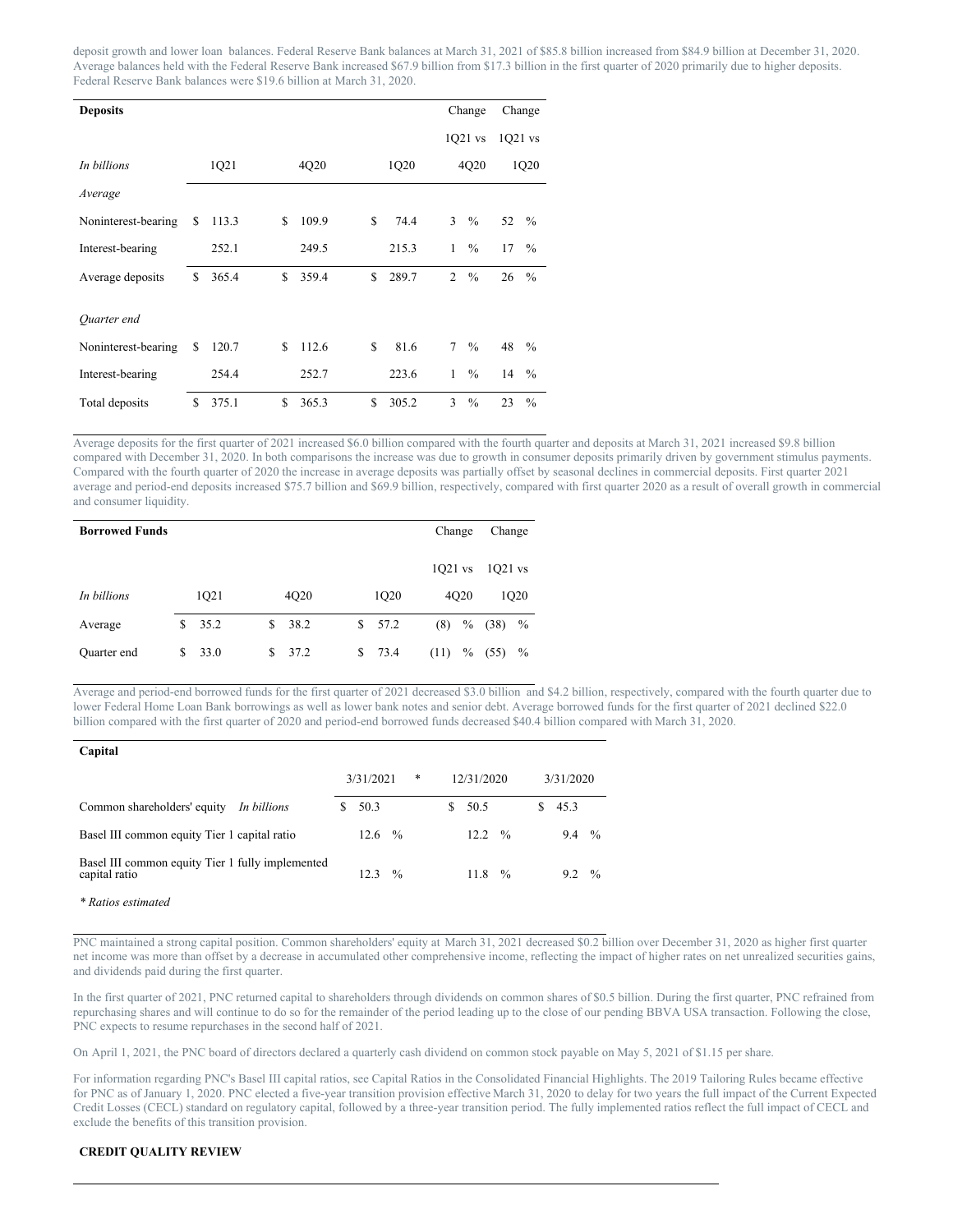| <b>Credit Quality</b>                                 | At or for the quarter ended |           |               |    |            |               |    | Change    |               | Change      |               |                |               |
|-------------------------------------------------------|-----------------------------|-----------|---------------|----|------------|---------------|----|-----------|---------------|-------------|---------------|----------------|---------------|
|                                                       |                             |           |               |    |            |               |    |           |               | 1Q21 vs     |               | $1Q21$ vs      |               |
| In millions                                           |                             | 3/31/2021 |               |    | 12/31/2020 |               |    | 3/31/2020 |               |             | 4Q20          |                | 1Q20          |
| Provision for (recapture of) credit<br>losses         | \$                          | (551)     |               | \$ | (254)      |               | \$ | 914       |               | \$<br>(297) |               | \$<br>(1, 465) |               |
| Net loan charge-offs                                  | \$                          | 146       |               | \$ | 229        |               | \$ | 212       |               | (36)        | $\frac{0}{0}$ | (31)           | $\%$          |
| Nonperforming loans                                   | \$                          | 2,138     |               | \$ | 2,286      |               | \$ | 1,644     |               | (6)         | $\frac{0}{0}$ | 30             | $\frac{0}{0}$ |
| Nonperforming assets                                  | \$                          | 2,179     |               | \$ | 2,337      |               | \$ | 1,755     |               | (7)         | $\frac{0}{0}$ | 24             | $\frac{0}{0}$ |
| Accruing loans past due 90 days or<br>more            | \$                          | 479       |               | \$ | 509        |               | S  | 534       |               | (6)         | $\%$          | (10)           | $\frac{0}{0}$ |
| Allowance for loan and lease losses                   | \$                          | 4,714     |               | \$ | 5,361      |               | \$ | 3,944     |               | (12)        | $\%$          | 20             | $\%$          |
| Allowance for unfunded lending<br>related commitments | \$                          | 507       |               | \$ | 584        |               | S  | 450       |               | $(13)$ %    |               | 13             | $\frac{0}{0}$ |
| Allowance for credit losses to total<br>loans         |                             | 2.20      | $\frac{0}{0}$ |    | 2.46       | $\frac{0}{0}$ |    | 1.66      | $\frac{0}{0}$ |             |               |                |               |
| Nonperforming assets to total assets                  |                             | 0.46      | $\frac{0}{0}$ |    | 0.50       | $\frac{0}{0}$ |    | 0.39      | $\frac{0}{0}$ |             |               |                |               |
| Net charge-offs to average loans<br>(annualized)      |                             | 0.25      | $\frac{0}{0}$ |    | 0.37       | $\frac{0}{0}$ |    | 0.35      | $\frac{0}{0}$ |             |               |                |               |

Provision recapture was \$551 million in the first quarter of 2021. The commercial loan provision recapture was \$286 million and the consumer loan provision recapture was \$293 million. For both commercial and consumer loans, the provision recapture primarily reflected improvements in macroeconomic factors and lower loans outstanding. Provision for credit losses for securities and other assets was \$28 million for the first quarter of 2021.

Net loan charge-offs for the first quarter of 2021 decreased \$83 million compared with the fourth quarter due to lower commercial and consumer loan net chargeoffs. Commercial loan net charge-offs decreased \$58 million from the fourth quarter driven by lower gross charge-offs of commercial and industrial loans. Consumer loan net charge-offs decreased \$25 million from the fourth quarter and included lower net charge-offs related to auto and credit card loans. Compared to the first quarter of 2020, net loan charge-offs decreased \$66 million due to lower commercial loan net charge-offs of \$8 million and lower consumer loan net charges-offs of \$58 million.

The allowance for credit losses was \$5.2 billion at March 31, 2021, \$5.9 billion at December 31, 2020 and \$4.4 billion at March 31, 2020. The allowance for credit losses as a percentage of total loans was 2.20% at March 31, 2021, 2.46% at December 31, 2020 and 1.66% at March 31, 2020.

Nonperforming assets at March 31, 2021 decreased \$158 million compared with December 31, 2020 primarily due to lower commercial nonperforming loans, partially offset by higher consumer nonperforming loans. Commercial nonperforming loans decreased \$174 million from the fourth quarter driven by portfolio activity and improved credit performance. Nonperforming consumer loans increased \$26 million from the fourth quarter reflecting higher nonperforming residential real estate and home equity loans.

Nonperforming assets increased \$424 million compared with March 31, 2020. Commercial nonperforming loans increased \$183 million compared with the first quarter of 2020, primarily due to the economic impacts of the pandemic on the commercial real estate portfolio. Consumer nonperforming loans increased \$311 million from March 31, 2020 driven by residential real estate borrowers exiting forbearance and deferring payments to the end of the loan term. Other real estate owned and foreclosed assets decreased \$70 million compared with the first quarter of 2020.

Overall delinquencies at March 31, 2021 of \$1.1 billion decreased \$217 million compared with December 31, 2020. Consumer delinquencies decreased \$203 million primarily reflecting lower delinquencies in auto and residential real estate loans. Commercial loan delinquencies decreased \$14 million. Loans past due 30 to 59 days decreased \$135 million, loans past due 60 to 89 days decreased \$52 million and loans past due 90 days or more decreased \$30 million. Under the CARES Act credit reporting rules and guidance from regulatory agencies, certain loans modified due to pandemic-related hardships were considered current and not reported as past due at March 31, 2021 and December 31, 2020.

# **BUSINESS SEGMENT RESULTS**

## **Business Segment Income**

| In millions                                                                | 1Q21        |    | 4Q20  |    | 1Q20 |  |
|----------------------------------------------------------------------------|-------------|----|-------|----|------|--|
| Retail Banking                                                             | \$<br>607   | S  | 336   | S  | 201  |  |
| Corporate & Institutional Banking                                          | 1,058       |    | 992   |    | 370  |  |
| <b>Asset Management Group</b>                                              | 99          |    | 82    |    | 54   |  |
| Other                                                                      | 52          |    | 32    |    | 127  |  |
| Net income from continuing operations excluding noncontrolling<br>interest | \$<br>1,816 | S. | 1,442 | \$ | 752  |  |
| $\sim$                                                                     |             |    |       |    |      |  |

*See accompanying notes in Consolidated Financial Highlights*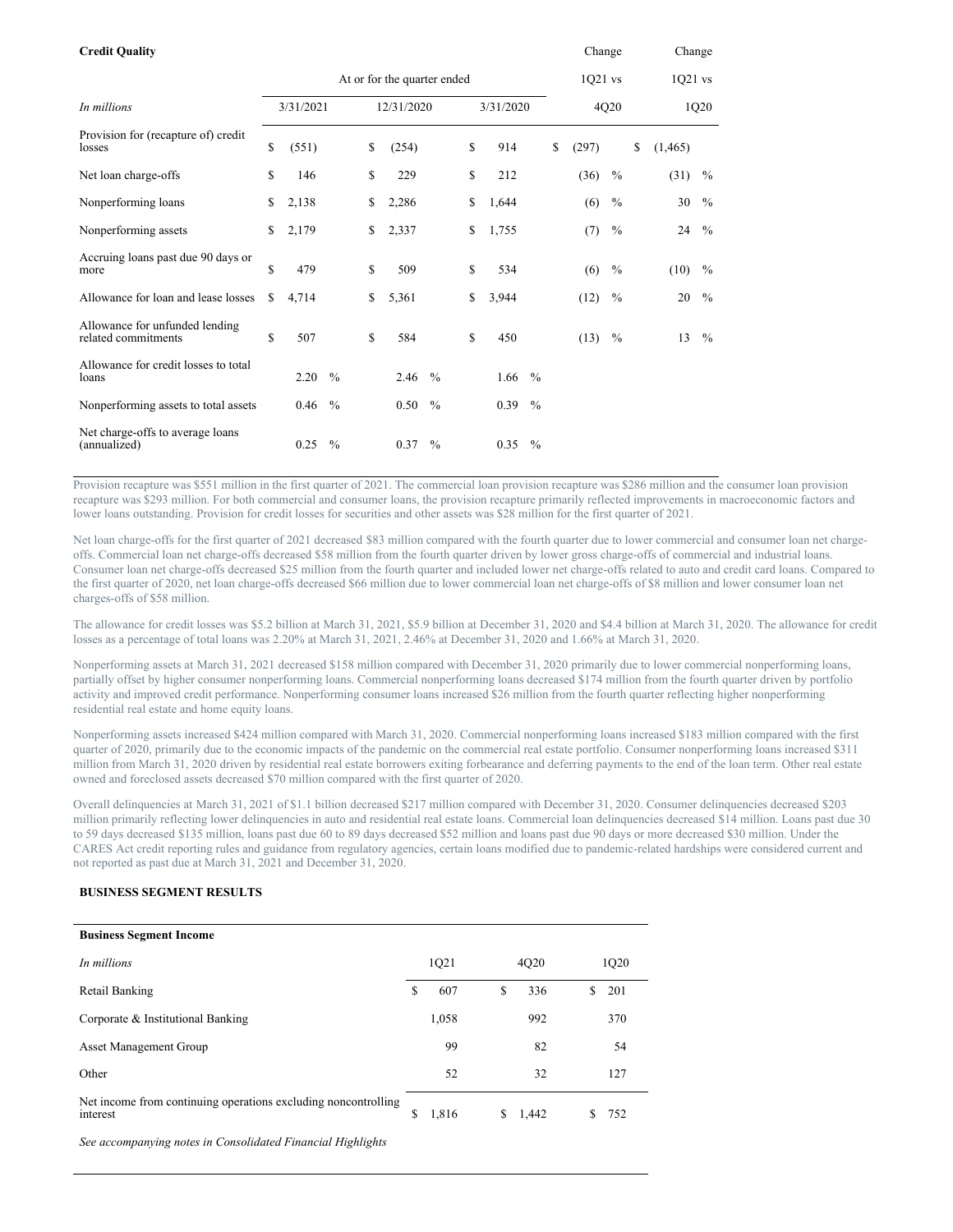| <b>Retail Banking</b>                      |             |             |             | Change      | Change      |
|--------------------------------------------|-------------|-------------|-------------|-------------|-------------|
|                                            |             |             |             | 1Q21 vs     | $1Q21$ vs   |
| In millions                                | 1Q21        | 4Q20        | 1Q20        | 4Q20        | 1Q20        |
| Net interest income                        | \$<br>1,362 | \$<br>1,380 | \$<br>1,456 | \$<br>(18)  | \$<br>(94)  |
| Noninterest income                         | \$<br>654   | \$<br>473   | \$<br>788   | \$<br>181   | \$<br>(134) |
| Provision for (recapture of) credit losses | \$<br>(257) | \$<br>(81)  | \$<br>445   | \$<br>(176) | \$<br>(702) |
| Noninterest expense                        | \$<br>1,476 | \$<br>1,482 | \$<br>1,528 | \$<br>(6)   | \$<br>(52)  |
| Earnings                                   | \$<br>607   | \$<br>336   | \$<br>201   | \$<br>271   | \$<br>406   |
| In billions                                |             |             |             |             |             |
| Average loans                              | \$<br>77.6  | \$<br>79.7  | \$<br>81.4  | \$<br>(2.1) | \$<br>(3.8) |
| Average deposits                           | \$<br>208.2 | \$<br>200.8 | \$<br>173.0 | \$<br>7.4   | \$<br>35.2  |

Retail Banking earnings for the first quarter of 2021 increased compared with the fourth and first quarters of 2020. Noninterest income increased compared to the fourth quarter driven by the favorable impact of derivative fair value adjustments related to Visa Class B common shares, partially offset by lower service charges on deposits. In comparison to the first quarter of 2020, noninterest income decreased driven by residential mortgage, primarily due to lower mortgage servicing rights valuation, net of economic hedge, as well as lower service charges on deposits.

Provision recapture for the first quarter of 2021 reflected improvements in macroeconomic factors and lower loans outstanding. Noninterest expense was effectively flat compared to the fourth quarter of 2020 and decreased compared to the first quarter of 2020 primarily as a result of lower customer related transaction costs, personnel, and marketing expenses, partially offset by increased technology investments.

Average loans decreased 3% compared with the fourth quarter of 2020 and 5% compared with the first quarter of 2020. The decreases were driven by lower auto, residential mortgage, home equity and credit card loans where paydowns have outpaced consumer demand, partially offset by growth in commercial as a result of PPP loans.

Average deposits increased 4% compared with the fourth quarter and 20% compared with the first quarter 2020 due to increases in demand deposits and savings reflecting government stimulus payments and lower consumer spending, partially offset by lower certificates of deposit.

• Net loan charge-offs were \$108 million for the first quarter of 2021 compared with \$136 million in the fourth quarter of 2020 and \$166 million for the first quarter of 2020.

• Residential mortgage loan origination volume was \$4.3 billion in the first quarter of 2021 compared with \$3.7 billion for the fourth quarter of 2020 and \$3.2 billion for the first quarter of 2020. Approximately 34% of first quarter 2021 volume was for home purchase transactions compared with 45% for the fourth quarter of 2020 and 36% for the first quarter of 2020.

• The third party residential mortgage servicing portfolio was \$117 billion at March 31, 2021 compared with \$121 billion at December 31, 2020 and \$118 billion at March 31, 2020. Residential mortgage loan servicing acquisitions were \$7 billion for the first quarter of 2021 compared with \$12 billion for the fourth quarter of 2020 and \$2 billion for the first quarter of 2020.

Approximately 79% of consumer customers used non-teller channels for the majority of their transactions during the first quarter of 2021 compared with 77% in the fourth quarter of 2020 and 71% in the first quarter of 2020.

Deposit transactions via ATM and mobile channels were 66% of total deposit transactions in both the first quarter of 2021 and the fourth quarter of 2020, compared with 59% in the first quarter of 2020.

| <b>Corporate &amp; Institutional Banking</b> |    |       |    |       |    |       | Change      | Change |           |
|----------------------------------------------|----|-------|----|-------|----|-------|-------------|--------|-----------|
|                                              |    |       |    |       |    |       | 1Q21 vs     |        | $1Q21$ vs |
| In millions                                  |    | 1Q21  |    | 4Q20  |    | 1Q20  | 4Q20        |        | 1Q20      |
| Net interest income                          | \$ | 1,001 | \$ | 994   | \$ | 966   | \$<br>7     | \$     | 35        |
| Noninterest income                           | \$ | 807   | \$ | 919   | \$ | 694   | \$<br>(112) | \$     | 113       |
| Provision for (recapture of) credit losses   | \$ | (282) | \$ | (166) | \$ | 458   | \$<br>(116) | \$     | (740)     |
| Noninterest expense                          | \$ | 711   | \$ | 801   | \$ | 722   | \$<br>(90)  | \$     | (11)      |
| Earnings                                     | \$ | 1,058 | \$ | 992   | \$ | 370   | \$<br>66    | \$     | 688       |
| In billions                                  |    |       |    |       |    |       |             |        |           |
| Average loans                                | \$ | 148.5 | \$ | 154.2 | \$ | 151.0 | \$<br>(5.7) | \$     | (2.5)     |
| Average deposits                             | \$ | 136.3 | S  | 138.8 | \$ | 98.1  | \$<br>(2.5) | \$     | 38.2      |

Corporate & Institutional Banking earnings for the first quarter of 2021 increased compared to both the fourth quarter of 2020 and first quarter of 2020. Noninterest income decreased compared to the fourth quarter of 2020 primarily due to lower capital markets-related revenue, led by a decrease in merger and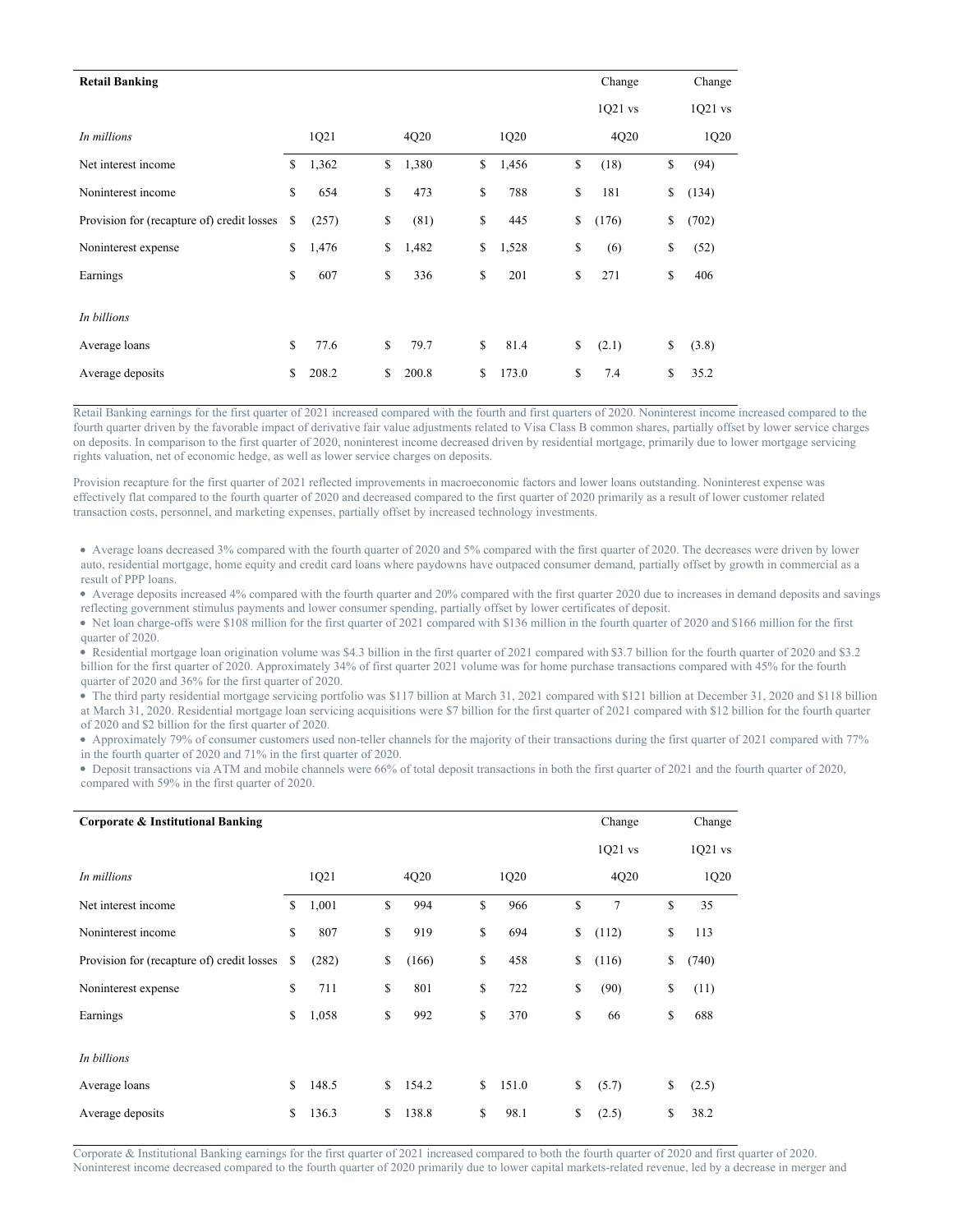acquisition advisory fees. Noninterest income increased compared to first quarter of 2020 driven by broad-based growth in capital markets-related revenue, treasury management product revenue and revenue from commercial mortgage banking activities. Provision recapture in the first quarter of 2021 reflected improvements in macroeconomic factors and lower loans outstanding. Noninterest expense decreased compared to the fourth quarter of 2020 reflecting lower variable costs as a result of elevated business activity in the fourth quarter. Noninterest expense decreased compared with the first quarter of 2020 and included lower costs associated with business travel.

Average loans decreased 4% compared to the fourth quarter of 2020 due to lower average balances in PNC's real estate business, including seasonal declines in multifamily agency warehouse lending of \$1.9 billion. The decline was also impacted by lower utilization of loan commitments and lower originations in PNC's corporate banking business. Average loans decreased 2% over the first quarter of 2020 due to a decline in PNC's corporate banking and business credit businesses, reflecting lower average utilization of loan commitments, partially offset by PPP loan originations and an increase in multifamily agency warehouse lending. Average deposits decreased 2% from the fourth quarter of 2020 and increased 39% from the first quarter of 2020 reflecting changes in liquidity maintained by customers due to the economic impact of the pandemic.

• Net charge-offs were \$44 million in the first quarter of 2021 compared with \$99 million in the fourth quarter of 2020 and \$50 million in the first quarter of 2020.

| <b>Asset Management Group</b>                        |            |            |            |    | Change         |    | Change    |
|------------------------------------------------------|------------|------------|------------|----|----------------|----|-----------|
|                                                      |            |            |            |    | $1Q21$ vs      |    | $1Q21$ vs |
| In millions                                          | 1Q21       | 4Q20       | 1Q20       |    | 4Q20           |    | 1Q20      |
| Net interest income                                  | \$<br>93   | \$<br>91   | \$<br>88   | S  | $\overline{2}$ | \$ | 5         |
| Noninterest income                                   | \$<br>229  | \$<br>225  | \$<br>204  | S  | $\overline{4}$ | \$ | 25        |
| Provision for (recapture of) credit losses           | \$<br>(9)  | \$<br>(2)  | \$<br>3    | \$ | (7)            | \$ | (12)      |
| Noninterest expense                                  | \$<br>202  | \$<br>211  | \$<br>219  | \$ | (9)            | \$ | (17)      |
| Earnings                                             | \$<br>99   | \$<br>82   | \$<br>54   | \$ | 17             | \$ | 45        |
| In billions                                          |            |            |            |    |                |    |           |
| Client assets under administration at<br>quarter end | \$<br>334  | \$<br>324  | \$<br>264  | S  | 10             | S  | 70        |
| Average loans                                        | \$<br>8.4  | \$<br>8.2  | \$<br>7.3  | \$ | 0.2            | \$ | 1.1       |
| Average deposits                                     | \$<br>20.6 | \$<br>19.6 | \$<br>18.1 | S  | 1.0            | \$ | 2.5       |

Asset Management Group earnings for the first quarter of 2021 increased in both comparisons. Noninterest income increased in both comparisons due to the impact of higher average equity markets. Provision recapture in the first quarter of 2021 reflected improvements in macroeconomic factors. Noninterest expense declined in both comparisons due to intangible asset amortization run-off. Compared with the first quarter of 2020, the decrease was also driven by lower costs associated with business travel.

Client assets under administration at March 31, 2021 included discretionary client assets under management of \$173 billion and nondiscretionary client assets under administration of \$161 billion. Discretionary client assets under management increased \$3 billion compared with December 31, 2020 and \$37 billion compared with March 31, 2020 primarily driven by higher spot equity markets.

#### **Other**

The "Other" category, for the purposes of this release, includes residual activities that do not meet the criteria for disclosure as a separate reportable business, such as asset and liability management activities including net securities gains or losses, other-than-temporary impairment of investment securities, certain trading activities, certain runoff consumer loan portfolios, private equity investments, intercompany eliminations, certain corporate overhead, tax adjustments that are not allocated to business segments, exited businesses, and differences between business segment performance reporting and financial statement reporting under generally accepted accounting principles.

## **CONFERENCE CALL AND SUPPLEMENTAL FINANCIAL INFORMATION**

PNC Chairman, President and Chief Executive Officer William S. Demchak and Executive Vice President and Chief Financial Officer Robert Q. Reilly will hold a conference call for investors today at 9:00 a.m. Eastern Time regarding the topics addressed in this news release and the related financial supplement. Dial-in numbers for the conference call are (877) 272-3568 and (303) 223-2682 (international) and Internet access to the live audio listen-only webcast of the call is available at [www.pnc.com/investorevents](https://c212.net/c/link/?t=0&l=en&o=3129753-1&h=1461328845&u=http%3A%2F%2Fwww.pnc.com%2Finvestorevents&a=www.pnc.com%2Finvestorevents). PNC's first quarter 2021 earnings release, related financial supplement, and presentation slides to accompany the conference call remarks will be available at [www.pnc.com/investorevents](https://c212.net/c/link/?t=0&l=en&o=3129753-1&h=1461328845&u=http%3A%2F%2Fwww.pnc.com%2Finvestorevents&a=www.pnc.com%2Finvestorevents) prior to the beginning of the call. A telephone replay of the call will be available for one week at (800) 633-8284 and (402) 977-9140 (international), conference ID 21990438 and a replay of the audio webcast will be available on PNC's website for 30 days.

The PNC Financial Services Group, Inc. is one of the largest diversified financial services institutions in the United States, organized around its customers and communities for strong relationships and local delivery of retail and business banking including a full range of lending products; specialized services for corporations and government entities, including corporate banking, real estate finance and asset-based lending; wealth management and asset management. For information about PNC, visit [www.pnc.com](https://c212.net/c/link/?t=0&l=en&o=3129753-1&h=3959146259&u=http%3A%2F%2Fwww.pnc.com%2F&a=www.pnc.com).

# [TABULAR MATERIAL FOLLOWS]

## **The PNC Financial Services Group, Inc.**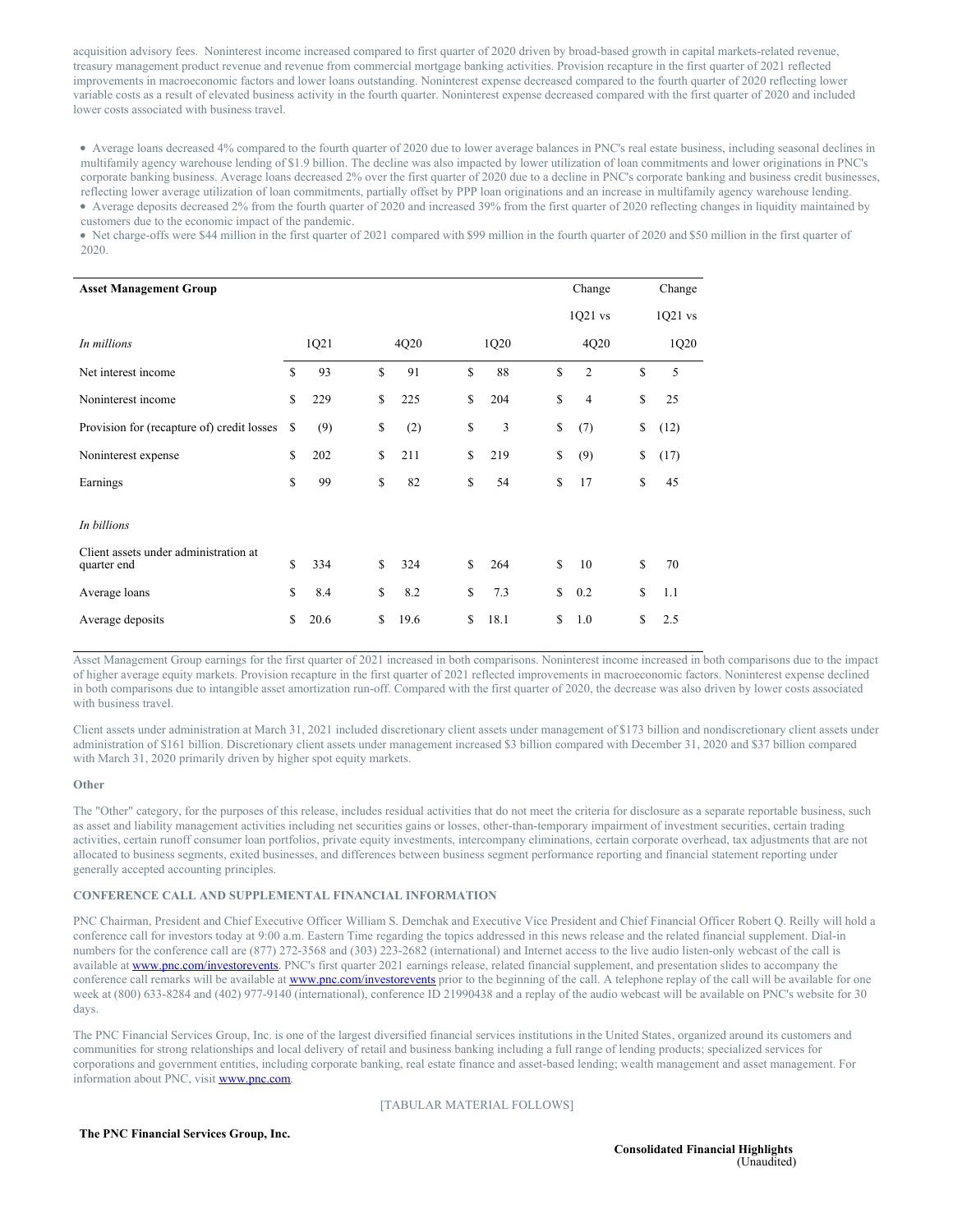| <b>FINANCIAL RESULTS</b>                                                           | Three months ended |              |    |             |    |                       |  |  |  |  |  |
|------------------------------------------------------------------------------------|--------------------|--------------|----|-------------|----|-----------------------|--|--|--|--|--|
| Dollars in millions, except per share data                                         |                    | March 31     |    | December 31 |    | March 31              |  |  |  |  |  |
|                                                                                    |                    | 2021         |    | 2020        |    | 2020                  |  |  |  |  |  |
| Revenue                                                                            |                    |              |    |             |    |                       |  |  |  |  |  |
| Net interest income                                                                | \$                 | 2,348        | \$ | 2,424       | \$ | 2,511                 |  |  |  |  |  |
| Noninterest income                                                                 |                    | 1,872        |    | 1,784       |    | 1,825                 |  |  |  |  |  |
| Total revenue                                                                      |                    | 4,220        |    | 4,208       |    | 4,336                 |  |  |  |  |  |
| Provision for (recapture of) credit losses                                         |                    | (551)        |    | (254)       |    | 914                   |  |  |  |  |  |
| Noninterest expense                                                                |                    | 2,574        |    | 2,708       |    | 2,543                 |  |  |  |  |  |
| Income from continuing operations before income taxes and noncontrolling interests | \$                 | 2,197        | \$ | 1,754       | \$ | 879                   |  |  |  |  |  |
| Income taxes from continuing operations                                            |                    | 371          |    | 298         |    | 120                   |  |  |  |  |  |
| Net income from continuing operations                                              | \$                 | 1,826        | \$ | 1,456       | \$ | 759                   |  |  |  |  |  |
| Income from discontinued operations before taxes                                   |                    |              |    |             | \$ | 181                   |  |  |  |  |  |
| Income taxes from discontinued operations                                          |                    |              |    |             |    | 25                    |  |  |  |  |  |
| Net income from discontinued operations                                            |                    |              |    |             | \$ | 156                   |  |  |  |  |  |
| Net income                                                                         | \$                 | 1,826        | \$ | 1,456       | \$ | 915                   |  |  |  |  |  |
| Less:                                                                              |                    |              |    |             |    |                       |  |  |  |  |  |
| Net income attributable to noncontrolling interests                                |                    | 10           |    | 14          |    | 7                     |  |  |  |  |  |
| Preferred stock dividends (a)                                                      |                    | 57           |    | 48          |    | 63                    |  |  |  |  |  |
| Preferred stock discount accretion and redemptions                                 |                    | $\mathbf{1}$ |    | 1           |    | 1                     |  |  |  |  |  |
| Net income attributable to common shareholders                                     | \$                 | 1,758        | \$ | 1,393       | \$ | 844                   |  |  |  |  |  |
| <b>Per Common Share</b>                                                            |                    |              |    |             |    |                       |  |  |  |  |  |
| Basic earnings from continuing operations                                          | \$                 | 4.11         | \$ | 3.26        | \$ | 1.59                  |  |  |  |  |  |
| Basic earnings from discontinued operations                                        |                    |              |    |             |    | 0.37                  |  |  |  |  |  |
| Total basic earnings                                                               | \$                 | 4.11         | \$ | 3.26        | \$ | 1.96                  |  |  |  |  |  |
| Diluted earnings from continuing operations                                        | \$                 | 4.10         | \$ | 3.26        | \$ | 1.59                  |  |  |  |  |  |
| Diluted earnings from discontinued operations                                      |                    |              |    |             |    | 0.36                  |  |  |  |  |  |
| Total diluted earnings                                                             | \$                 | 4.10         | \$ | 3.26        | \$ | 1.95                  |  |  |  |  |  |
| Cash dividends declared per common share                                           | \$                 | 1.15         | \$ | 1.15        | \$ | 1.15                  |  |  |  |  |  |
| Effective tax rate from continuing operations (b)                                  |                    | 16.9 $\%$    |    | $17.0\,%$   |    | 13.7<br>$\frac{0}{0}$ |  |  |  |  |  |

(a) Dividends are payable quarterly other than Series O, Series R and Series S preferred stock, which are payable semiannually, with the Series O payable in different quarters than the Series R and Series S preferred stock.

(b) The effective income tax rates are generally lower than the statutory rate due to the relationship of pretax income to tax credits and earnings that are not subject to tax.

| The PNC Financial Services Group, Inc. | <b>Consolidated Financial Highlights</b><br>(Unaudited) |                       |                       |  |  |  |  |  |  |
|----------------------------------------|---------------------------------------------------------|-----------------------|-----------------------|--|--|--|--|--|--|
|                                        |                                                         | Three months ended    |                       |  |  |  |  |  |  |
|                                        | March 31                                                | December 31           | March 31              |  |  |  |  |  |  |
|                                        | 2021                                                    | 2020                  | 2020                  |  |  |  |  |  |  |
| PERFORMANCE RATIOS                     |                                                         |                       |                       |  |  |  |  |  |  |
| Net interest margin (a)                | 2.27<br>$\frac{0}{0}$                                   | $\frac{0}{0}$<br>2.32 | 2.84<br>$\frac{0}{0}$ |  |  |  |  |  |  |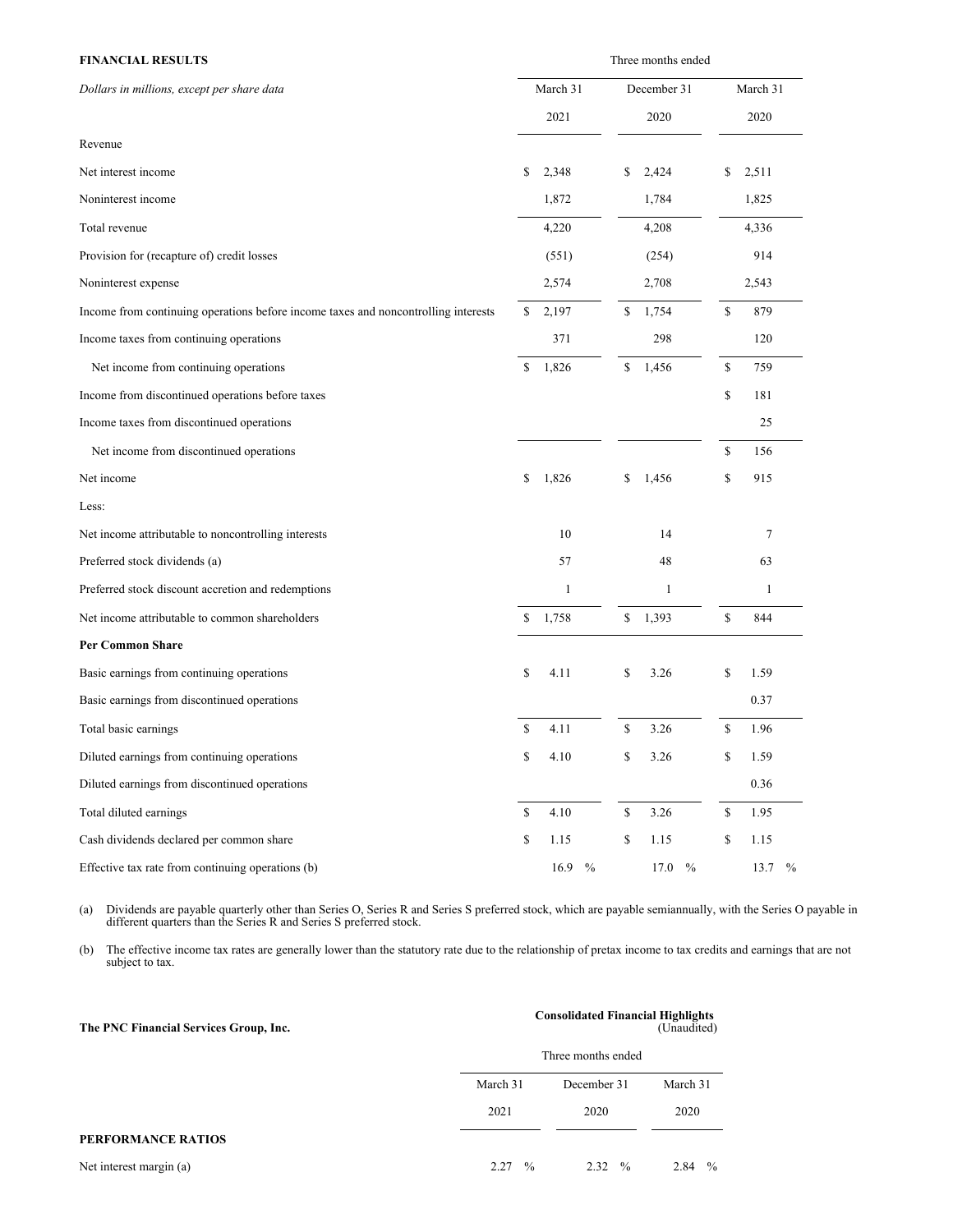| Noninterest income to total revenue                                     |               | 44    | $\frac{0}{0}$ | 42        | $\frac{0}{0}$ | 42        | $\frac{0}{0}$ |
|-------------------------------------------------------------------------|---------------|-------|---------------|-----------|---------------|-----------|---------------|
| Efficiency (b)                                                          |               | 61    | $\frac{0}{0}$ | 64        | $\frac{0}{0}$ | 59        | $\frac{0}{0}$ |
| Return on:                                                              |               |       |               |           |               |           |               |
| Average common shareholders' equity                                     |               | 14.31 | $\frac{0}{0}$ | $11.16\%$ |               | 7.51 $\%$ |               |
| Average assets                                                          |               | 1.58  | $\frac{0}{0}$ | $1.24\%$  |               | 0.89      | $\frac{0}{0}$ |
| <b>BUSINESS SEGMENT NET INCOME (c)</b>                                  |               |       |               |           |               |           |               |
| In millions                                                             |               |       |               |           |               |           |               |
| Retail Banking                                                          | S             | 607   |               | \$<br>336 |               | \$<br>201 |               |
| Corporate & Institutional Banking                                       |               | 1,058 |               | 992       |               | 370       |               |
| <b>Asset Management Group</b>                                           |               | 99    |               | 82        |               | 54        |               |
| Other $(d)$                                                             |               | 52    |               | 32        |               | 127       |               |
| Net income from continuing operations excluding noncontrolling interest | <sup>\$</sup> | 1,816 |               | \$1,442   |               | \$<br>752 |               |

(a) Net interest margin is the total yield on interest-earning assets minus the total rate on interest-bearing liabilities and includes the benefit from use of<br>noninterest-bearing sources. To provide more meaningful compar

(b) Calculated as noninterest expense divided by total revenue.

(c) Our business information is presented based on our internal management reporting practices. Net interest income in business segment results reflect PNC's internal funds transfer pricing methodology. Assets receive a fu

(d) Includes earnings and gains or losses related to residual activities that do not meet the criteria for disclosure as a separate reportable business. We provide additional information on these activities in our Form 10-K and Form 10-Q filings with the SEC.

| The PNC Financial Services Group, Inc.     |               | <b>Consolidated Financial Highlights</b><br>(Unaudited) |    |          |  |  |
|--------------------------------------------|---------------|---------------------------------------------------------|----|----------|--|--|
|                                            | March 31      | December 31                                             |    | March 31 |  |  |
|                                            | 2021          | 2020                                                    |    | 2020     |  |  |
| <b>BALANCE SHEET DATA</b>                  |               |                                                         |    |          |  |  |
| Dollars in millions, except per share data |               |                                                         |    |          |  |  |
| Assets                                     | \$<br>474,414 | \$<br>466,679                                           | \$ | 445,493  |  |  |
| Loans $(a)$                                | \$<br>237,013 | \$<br>241,928                                           | \$ | 264,643  |  |  |
| Allowance for loan and lease losses        | \$<br>4,714   | \$<br>5,361                                             | \$ | 3,944    |  |  |
| Interest-earning deposits with banks       | \$<br>86,161  | \$<br>85,173                                            | \$ | 19,986   |  |  |
| Investment securities                      | \$<br>98,255  | \$<br>88,799                                            | \$ | 90,546   |  |  |
| Loans held for sale (a)                    | \$<br>1,967   | \$<br>1,597                                             | \$ | 1,693    |  |  |
| Equity investments                         | \$<br>6,386   | \$<br>6,052                                             | \$ | 4,694    |  |  |
| Asset held for sale (b)                    |               |                                                         | \$ | 8,511    |  |  |
| Mortgage servicing rights                  | \$<br>1,680   | \$<br>1,242                                             | \$ | 1,082    |  |  |
| Goodwill                                   | \$<br>9,317   | \$<br>9,233                                             | \$ | 9,233    |  |  |
| Other assets (a)                           | \$<br>30,894  | \$<br>30,999                                            | \$ | 41,556   |  |  |
| Noninterest-bearing deposits               | \$<br>120,641 | \$<br>112,637                                           | \$ | 81,614   |  |  |
| Interest-bearing deposits                  | \$<br>254,426 | \$<br>252,708                                           | \$ | 223,590  |  |  |
| Total deposits                             | \$<br>375,067 | \$<br>365,345                                           | \$ | 305,204  |  |  |
| Borrowed funds (a)                         | \$<br>33,030  | \$<br>37,195                                            | \$ | 73,399   |  |  |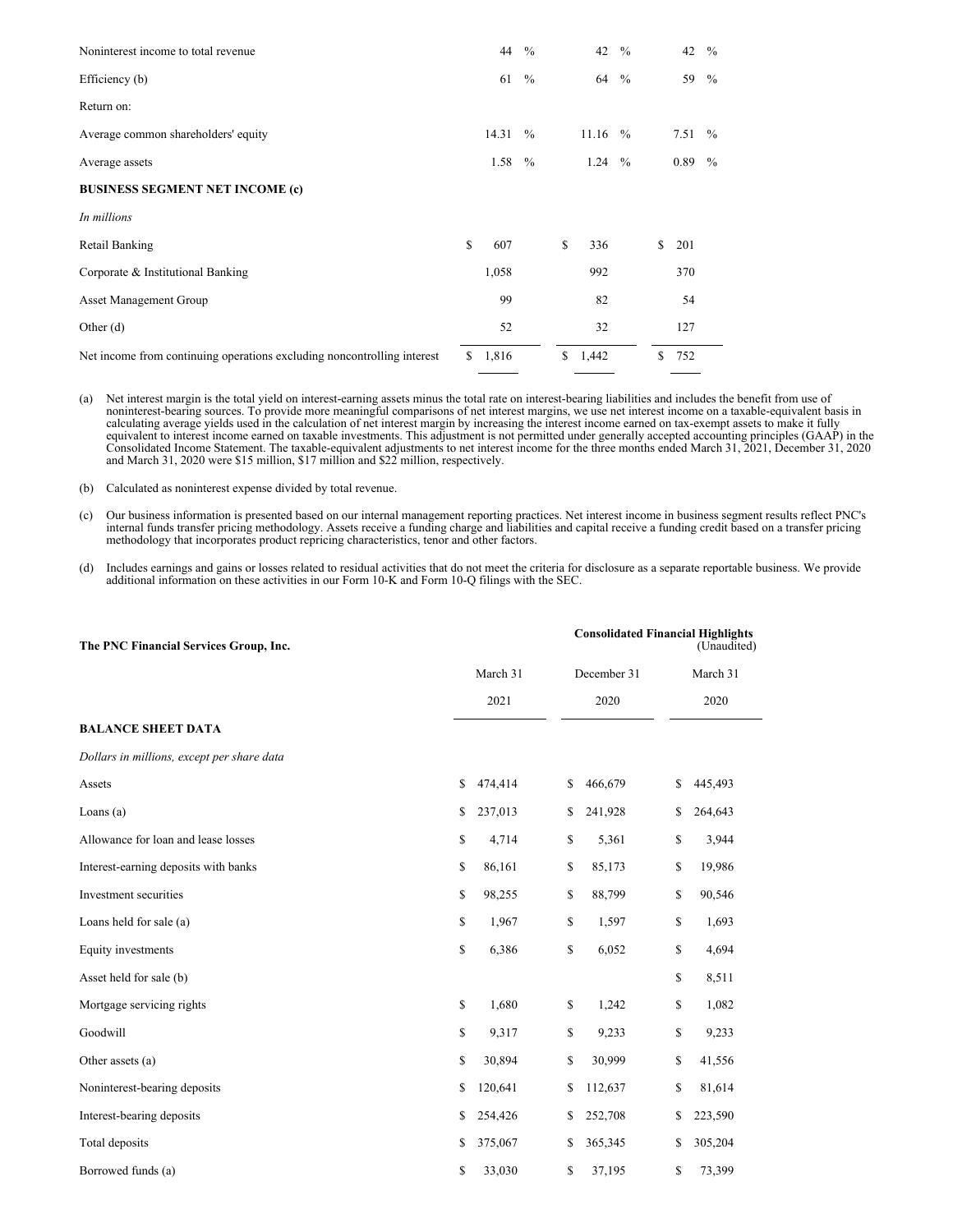| Allowance for unfunded lending related commitments                         | \$<br>507    |               | \$<br>584    |               | \$<br>450    |               |
|----------------------------------------------------------------------------|--------------|---------------|--------------|---------------|--------------|---------------|
| Total shareholders' equity                                                 | \$<br>53,849 |               | \$<br>54,010 |               | \$<br>49,263 |               |
| Common shareholders' equity                                                | \$<br>50,331 |               | \$<br>50,493 |               | \$<br>45,269 |               |
| Accumulated other comprehensive income (loss)                              | \$<br>1,290  |               | \$<br>2,770  |               | \$<br>2,518  |               |
| Book value per common share                                                | \$<br>118.47 |               | \$<br>119.11 |               | \$<br>106.70 |               |
| Tangible book value per common share (Non-GAAP) (c)                        | \$<br>96.57  |               | \$<br>97.43  |               | \$<br>84.93  |               |
| Period end common shares outstanding (millions)                            | 425          |               | 424          |               | 424          |               |
| Loans to deposits                                                          | 63           | $\frac{0}{0}$ | 66           | $\frac{0}{0}$ | 87           | $\%$          |
| Common shareholders' equity to total assets                                | 10.6         | $\frac{0}{0}$ | 10.8         | $\frac{0}{0}$ | 10.2         | $\frac{0}{0}$ |
| <b>CLIENT ASSETS (billions)</b>                                            |              |               |              |               |              |               |
| Discretionary client assets under management                               | \$<br>173    |               | \$<br>170    |               | \$<br>136    |               |
| Nondiscretionary client assets under administration                        | 161          |               | 154          |               | 128          |               |
| Total client assets under administration                                   | 334          |               | 324          |               | 264          |               |
| Brokerage account client assets                                            | 61           |               | 59           |               | 49           |               |
| Total client assets                                                        | \$<br>395    |               | \$<br>383    |               | \$<br>313    |               |
| <b>CAPITAL RATIOS</b>                                                      |              |               |              |               |              |               |
| Basel III (d) (e)                                                          |              |               |              |               |              |               |
| Common equity Tier 1                                                       | 12.6         | $\frac{0}{0}$ | 12.2         | $\frac{0}{0}$ | 9.4          | $\%$          |
| Common equity Tier 1 fully implemented (f)                                 | 12.3         | $\%$          | 11.8         | $\frac{0}{0}$ | 9.2          | $\%$          |
| Tier 1 risk-based                                                          | 13.7         | $\frac{0}{0}$ | 13.2         | $\frac{0}{0}$ | 10.5         | $\frac{0}{0}$ |
| Total capital risk-based (g)                                               | 16.0         | $\%$          | 15.6         | $\%$          | 12.6         | $\%$          |
| Leverage                                                                   | 9.7          | $\frac{0}{0}$ | 9.5          | $\frac{0}{0}$ | 9.5          | $\%$          |
| Supplementary leverage                                                     | 10.1         | $\frac{0}{0}$ | 9.9          | $\frac{0}{0}$ | 7.9          | $\%$          |
| <b>ASSET QUALITY</b>                                                       |              |               |              |               |              |               |
| Nonperforming loans to total loans                                         | 0.90         | $\%$          | 0.94         | $\%$          | 0.62         | $\%$          |
| Nonperforming assets to total loans, OREO and foreclosed assets            | 0.92         | $\frac{0}{0}$ | 0.97         | $\frac{0}{0}$ | 0.66         | $\frac{0}{0}$ |
| Nonperforming assets to total assets                                       | 0.46         | $\frac{0}{0}$ | 0.50         | $\frac{0}{0}$ | 0.39         | $\%$          |
| Net charge-offs to average loans (for the three months ended) (annualized) | 0.25         | $\frac{0}{0}$ | 0.37         | $\frac{0}{0}$ | 0.35         | $\%$          |
| Allowance for loan and lease losses to total loans                         | 1.99         | $\frac{0}{0}$ | 2.22         | $\frac{0}{0}$ | 1.49         | $\%$          |
| Allowance for credit losses to total loans (h)                             | 2.20         | $\frac{0}{0}$ | 2.46         | $\frac{0}{0}$ | 1.66         | $\%$          |
| Allowance for loan and lease losses to nonperforming loans                 | 220          | $\frac{0}{0}$ | 235          | $\frac{0}{0}$ | 240          | $\%$          |
| Accruing loans past due 90 days or more (in millions)                      | \$<br>479    |               | \$<br>509    |               | \$<br>534    |               |

(a) Amounts include assets and liabilities for which we have elected the fair value option. Our 2020 Form 10-K included, and our first quarter 2021 Form 10-Q will include, additional information regarding these Consolidated Balance Sheet line items.

(b) Represents our held for sale investment in BlackRock. In the second quarter of 2020, PNC divested its entire holding in BlackRock. Prior period BlackRock investment balances have been reclassified to the Asset held for sale line in accordance with Accounting Standard Codification 205-20, Presentation of<br>Financial Statements - Discontinued Operations. Our 2020 Form 10-K incl

(c) See the Tangible Book Value per Common Share table on page 18 for additional information.

(d) All ratios are calculated using the regulatory capital methodology applicable to PNC during each period presented and calculated based on the standardized approach. See Capital Ratios on page 17 for additional informat

(e) The ratios are calculated to reflect PNC's election to adopt the CECL optional five-year transition provision.

(f) The fully implemented ratios are calculated to reflect the full impact of CECL and excludes the benefits of the five-year transition provision.

(g) The 2021 and 2020 Basel III Total risk-based capital ratios include nonqualifying trust preferred capital securities of \$20 million and \$40 million,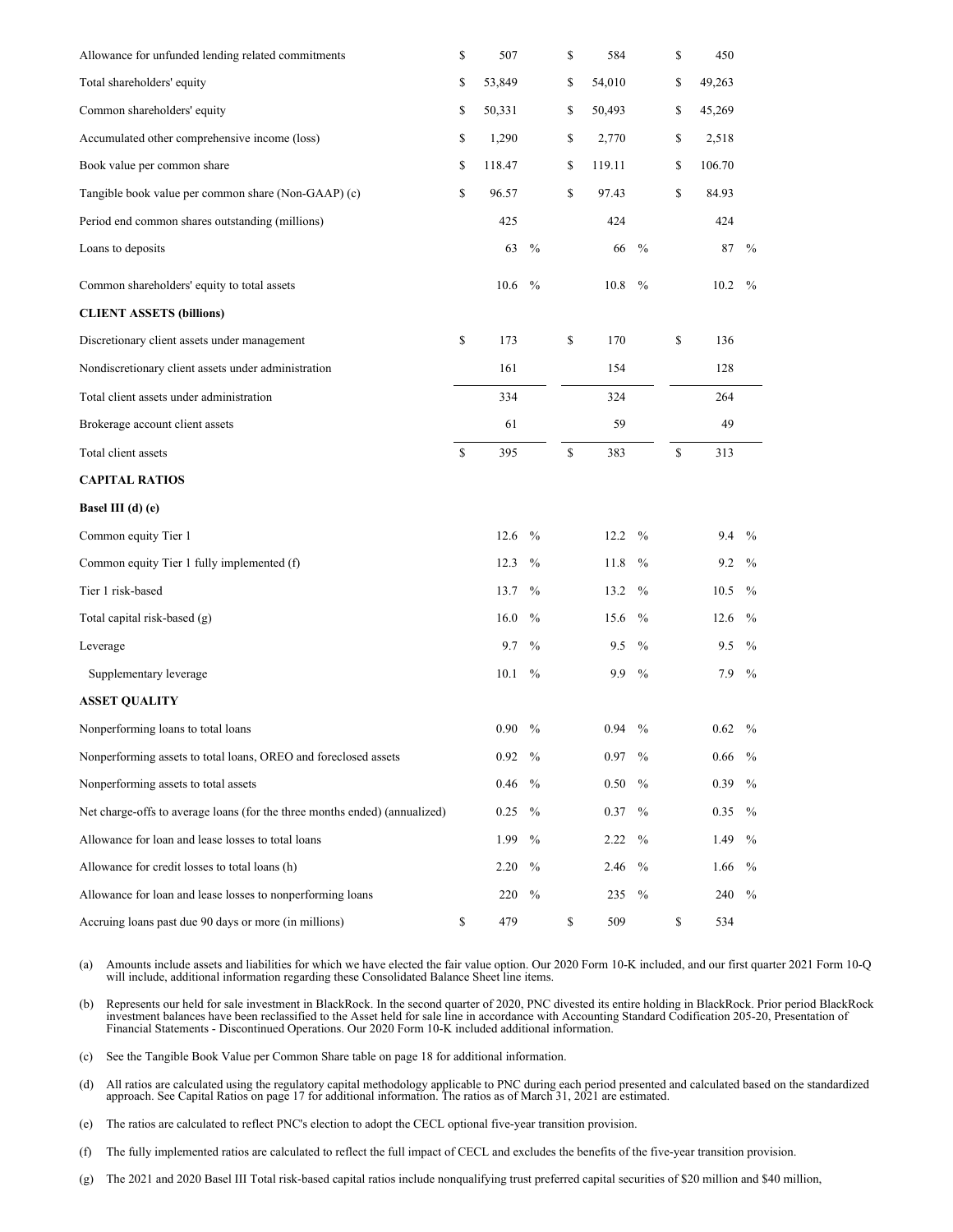respectively, that are subject to a phase-out period that runs through 2021.

(h) Excludes allowances for investment securities and other financial assets.

#### **The PNC Financial Services Group, Inc. Consolidated Financial Highlights** (Unaudited)

#### **CAPITAL RATIOS**

As of January 1, 2020, the 2019 Tailoring Rules became effective for PNC. The most significant changes involve PNC's election to exclude specific accumulated other comprehensive income items from common equity Tier 1 capital and higher thresholds used to calculate common equity Tier 1 capital deductions. Effective January 1, 2020, PNC must deduct from common equity Tier 1 capital investments in unconsolidated financial institutions, mortgage servicing rights and deferred tax assets (in each case, net of associated deferred tax liabilities) to the extent such items individually exceed 25% of the institution's adjusted common equity Tier 1 capital.

PNC's regulatory risk-based capital ratio in 2021 is calculated using the standardized approach for determining risk-weighted assets. Under the standardized approach for determining credit risk-weighted assets, exposures are generally assigned a pre-defined risk weight. Exposures to high volatility commercial real estate, past due exposures and equity exposures are generally subject to higher risk weights than other types of exposures.

During 2020, regulators issued an interim final rule permitting banks that have adopted the CECL standard to delay for two years CECL's full impact on regulatory capital, relative to the incurred loss methodology's impact on regulatory capital, followed by a three year transition period. PNC elected to adopt this optional fiveyear transition provision effective as of March 31, 2020. See the table below for the December 31, 2020 ratio and estimated March 31, 2021 ratio. For the full impact of PNC's adoption of CECL, which excludes the benefits of the five-year transition provision, see the March 31, 2021 and December 31, 2020 (Fully Implemented) estimates presented in the table below.

Our Basel III capital ratios may be impacted by changes to the regulatory capital rules and additional regulatory guidance or analysis.

#### *Basel lll Common Equity Tier 1 Capital Ratios (Non-GAAP)*

|                                                                               | Basel III (a) |                 |               |         |             |               |         |          |                   |    |                                       |                   |    |                                          |               |
|-------------------------------------------------------------------------------|---------------|-----------------|---------------|---------|-------------|---------------|---------|----------|-------------------|----|---------------------------------------|-------------------|----|------------------------------------------|---------------|
|                                                                               |               | March 31        |               |         |             |               |         |          |                   |    |                                       |                   |    |                                          |               |
|                                                                               |               | 2021            |               |         | December 31 |               |         | March 31 |                   |    | March 31, 2021<br>(Fully Implemented) |                   |    | December 31, 2020<br>(Fully Implemented) |               |
| Dollars in millions                                                           |               | (estimated) (b) |               | 2020(b) |             |               | 2020(b) |          | $(estimated)$ (c) |    |                                       | $(estimated)$ (c) |    |                                          |               |
| Common stock, related surplus and retained earnings,<br>net of treasury stock | \$            | 50,095          |               | \$      | 48,958      |               | \$      | 43,596   |                   | \$ | 49,040                                |                   | \$ | 47,723                                   |               |
| Less regulatory capital adjustments:                                          |               |                 |               |         |             |               |         |          |                   |    |                                       |                   |    |                                          |               |
| Goodwill and disallowed intangibles, net of deferred<br>tax liabilities       |               | (9,300)         |               |         | (9,193)     |               |         | (9,237)  |                   |    | (9,300)                               |                   |    | (9,193)                                  |               |
| All other adjustments                                                         |               | (36)            |               |         | (30)        |               |         | (220)    |                   |    | (42)                                  |                   |    | (33)                                     |               |
| Basel III Common equity Tier 1 capital                                        | \$            | 40,759          |               | \$      | 39,735      |               | \$      | 34,139   |                   | S. | 39,698                                |                   | \$ | 38,497                                   |               |
| Basel III standardized approach risk-weighted assets (d)                      | S             | 323,875         |               | S.      | 326,772     |               | \$      | 363,631  |                   | S  | 322,894                               |                   | \$ | 325,547                                  |               |
| Basel III Common equity Tier 1 capital ratio                                  |               | 12.6            | $\frac{0}{0}$ |         | 12.2        | $\frac{0}{0}$ |         | 9.4      | $\frac{0}{0}$     |    | 12.3                                  | $\frac{0}{0}$     |    | 11.8                                     | $\frac{0}{0}$ |

(a) All ratios are calculated using the regulatory capital methodology applicable to PNC during each period presented.

(b) The ratio is calculated to reflect PNC's election to adopt the CECL optional five-year transition provision.

(c) The March 31, 2021 and December 31, 2020 ratio is calculated to reflect the full impact of CECL and excludes the benefits of the five-year transition provision.

(d) Basel III standardized approach risk-weighted assets are based on the Basel III standardized approach rules and include credit and market risk-weighted assets.

#### **The PNC Financial Services Group, Inc. Consolidated Financial Highlights** (Unaudited)

Tangible book value per common share is a non-GAAP measure and is calculated based on tangible common shareholders' equity divided by period-end common shares outstanding. We believe this non-GAAP measure serves as a useful tool to help evaluate the strength and discipline of a company's capital management strategies and as an additional, conservative measure of total company value.

#### *Tangible Book Value per Common Share (Non-GAAP)*

|                                            | March 31 | December 31 | March 31 |
|--------------------------------------------|----------|-------------|----------|
| Dollars in millions, except per share data | 2021     | 2020        | 2020     |
| Book value per common share                | 118.47   | \$119.11    | 106.70   |

Tangible book value per common share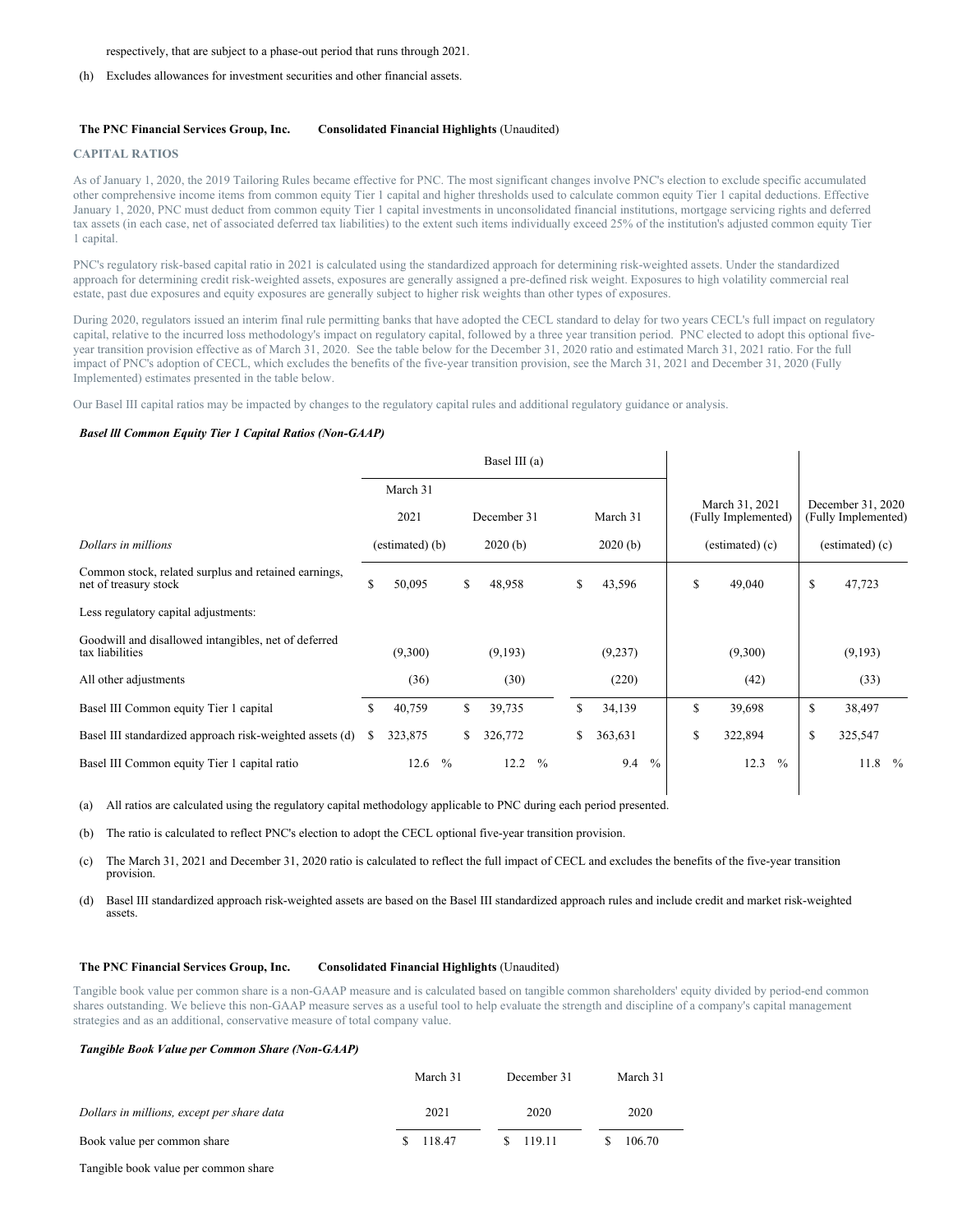| Common shareholders' equity                                      | S | 50,331   | S. | 50,493  | S | 45,269  |  |
|------------------------------------------------------------------|---|----------|----|---------|---|---------|--|
| Goodwill and other intangible assets                             |   | (9, 489) |    | (9,381) |   | (9,425) |  |
| Deferred tax liabilities on Goodwill and other intangible assets |   | 189      |    | 188     |   | 189     |  |
| Tangible common shareholders' equity                             |   | 41.031   | S. | 41,300  |   | 36,033  |  |
| Period-end common shares outstanding (millions)                  |   | 425      |    | 424     |   | 424     |  |
| Tangible book value per common share <i>(Non-GAAP)</i>           |   | 96.57    | S  | 97.43   |   | 84.93   |  |

Pretax pre-provision earnings is a non-GAAP measure and is based on adjusting income from continuing operations before income taxes and noncontrolling interests to add back provision for (recapture of) credit losses. We believe that pretax, pre-provision earnings is a useful tool to help evaluate the ability to provide for credit costs through operations and provides an additional basis to compare results between periods by isolating the impact of provision for (recapture of) credit losses, which can vary significantly between periods.

## *Pretax Pre-Provision Earnings (Non-GAAP)*

|                                                                                                     |      | March 31 |      | December 31 |      | March 31 |  |
|-----------------------------------------------------------------------------------------------------|------|----------|------|-------------|------|----------|--|
| Dollars in millions                                                                                 | 2021 |          | 2020 |             | 2020 |          |  |
| Income from continuing operations before income taxes and noncontrolling interests $\quad$ \$ 2,197 |      |          |      | \$1.754     |      | 879      |  |
| Provision for (recapture of) credit losses                                                          |      | (551)    |      | (254)       |      | 914      |  |
| Pretax pre-provision earnings (Non-GAAP)                                                            |      | 1.646    |      | 1.500       |      | 1.793    |  |

The interest income earned on certain earning assets is completely or partially exempt from federal income tax. As such, these tax-exempt instruments typically yield lower returns than taxable investments. To provide more meaningful comparisons of net interest income, we use interest income on a taxable-equivalent basis by increasing the interest income earned on tax-exempt assets to make it fully equivalent to interest income earned on taxable investments. This adjustment is not permitted under GAAP. Taxable equivalent net interest income is only used for calculating net interest margin and net interest income shown elsewhere in this presentation is GAAP net interest income.

#### *Taxable-Equivalent Net Interest Income (Non-GAAP)*

|                                                      | March 31 | December 31        | March 31    |
|------------------------------------------------------|----------|--------------------|-------------|
| Dollars in millions                                  | 2021     | 2020               | 2020        |
| Net interest income                                  | \$2.348  | $\frac{\$}{2.424}$ | 2.511<br>S. |
| Taxable-equivalent adjustments                       | 15       | 17                 | 22          |
| Net interest income (Fully Taxable-Equivalent - FTE) | 2,363    | 2.441              | 2.533       |

#### **Cautionary Statement Regarding Forward-Looking Information**

We make statements in this news release and related conference call, and we may from time to time make other statements, regarding our outlook for earnings, revenues, expenses, tax rates, capital and liquidity levels and ratios, asset levels, asset quality, financial position, and other matters regarding or affecting us and our future business and operations that are forward-looking statements within the meaning of the Private Securities Litigation Reform Act. Forward-looking statements are typically identified by words such as "believe," "plan," "expect," "anticipate," "see," "look," "intend," "outlook," "project," "forecast," "estimate," "goal," "will," "should" and other similar words and expressions.

Forward-looking statements are necessarily subject to numerous assumptions, risks and uncertainties, which change over time. Future events or circumstances may change our outlook and may also affect the nature of the assumptions, risks and uncertainties to which our forward-looking statements are subject. Forwardlooking statements speak only as of the date made. We do not assume any duty and do not undertake to update forward-looking statements. Actual results or future events could differ, possibly materially, from those anticipated in forward-looking statements, as well as from historical performance. As a result, we caution against placing undue reliance on any forward-looking statements.

Our forward-looking statements are subject to the following principal risks and uncertainties.

- Our businesses, financial results and balance sheet values are affected by business and economic conditions, including the following:
	- Changes in interest rates and valuations in debt, equity and other financial markets,
	- Disruptions in the U.S. and global financial markets,
	- Actions by the Federal Reserve Board, U.S. Treasury and other government agencies, including those that impact money supply and market interest rates,
	- Changes in customer behavior due to changing business and economic conditions or legislative or regulatory initiatives,
	- Changes in customers', suppliers' and other counterparties' performance and creditworthiness,
	- <sup>o</sup> Impacts of tariffs and other trade policies of the U.S. and its global trading partners,
	- The length and extent of the economic impacts of the COVID-19 pandemic,

The impact of the results of the recent U.S. elections on the regulatory landscape, capital markets, and the response to and management of the COVID-19

- pandemic, including the effectiveness of already-enacted fiscal stimulus from the federal government and a potential infrastructure bill, and
- Commodity price volatility.

Our forward-looking financial statements are subject to the risk that economic and financial market conditions will be substantially different than those we are currently expecting and do not take into account potential legal and regulatory contingencies. These statements are based on our view that:

The U.S. economy is in an economic recovery, following a very severe but very short economic contraction in the first half of 2020 due to the COVID-19 pandemic and public health measures to contain it.

Despite the improvement in the economy since the spring of 2020, economic activity remains below its pre-pandemic level and unemployment remains elevated.